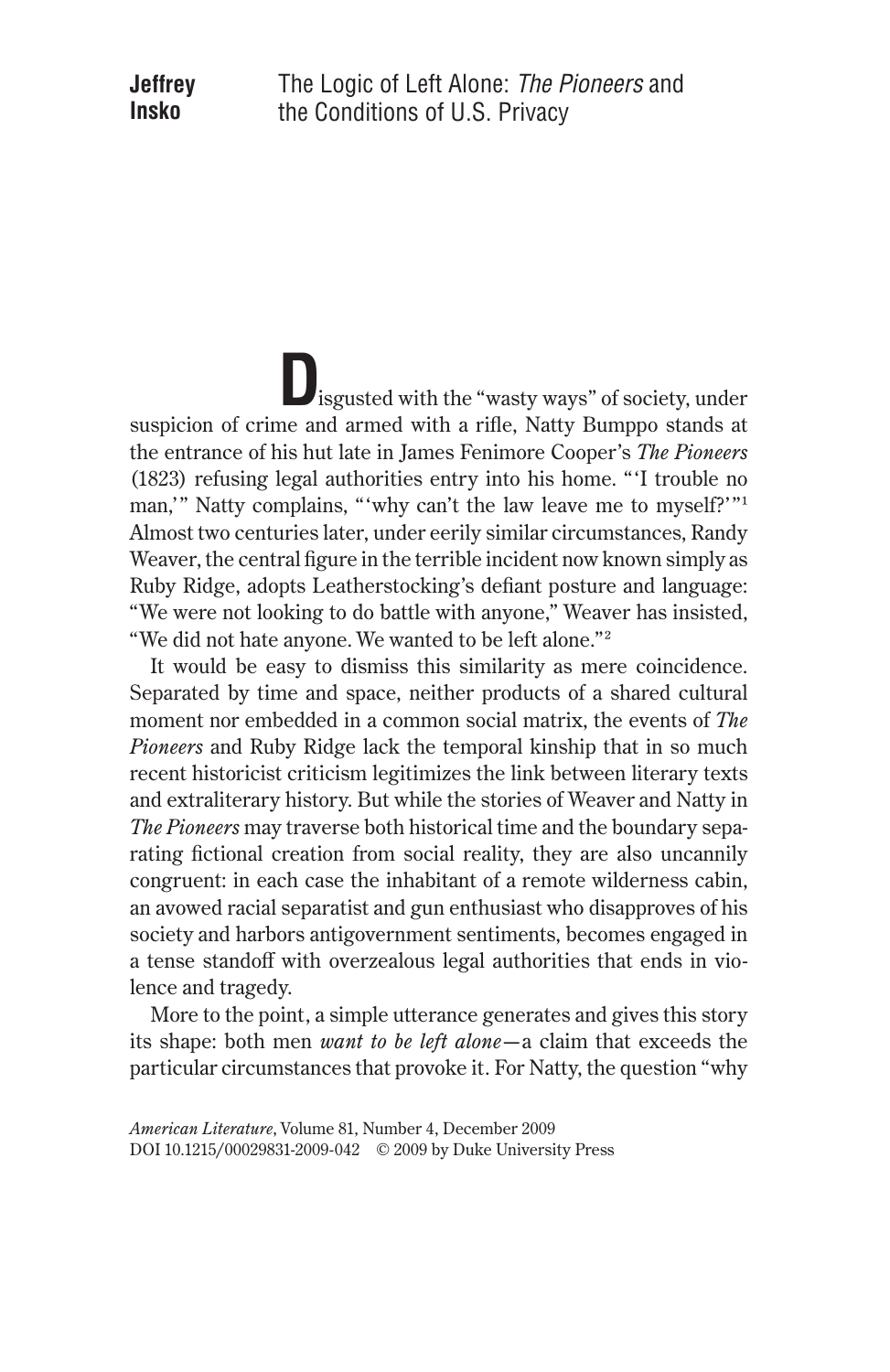can't the law leave me to myself?" functions as more than a protest against a magistrate seeking entrance to his hut. Rather, like the Weavers' claim, it registers a broader dissent, expressing the desire for a form of social withdrawal that ironically helps set in motion the series of events ultimately leading to his confrontation with government authorities. Rather than providing the solution to Weaver's and Natty's dilemmas, the right to be left alone turns out to be part of the problem. That problem, resonating from Cooper's day to our own, motivates the present essay. A familiar refrain in U.S. history, "leave me alone," along with its many variants, has long been the preferred locution with which one affirms what we now recognize as one's right to privacy. And because in U.S. social and legal history the locution both precedes and to some extent defines the right, an examination of the former's uses can help reveal what it is we affirm—conceptually and legally—when we affirm our privacy rights.

My focus in the following pages will not be on the similarities between Natty Bumppo and Randy Weaver in particular. They simply represent two of many spokesmen for a conceptual incoherence at the heart of the various incompatible definitions and applications of the right to privacy in U.S. history. Hence my subject is a persistent and paradoxical American cultural logic I call "the logic of left alone," a multiform logic best understood within a historical configuration not circumscribed by a discrete slice of historical time. Locating in Cooper's novel an inchoate discourse of privacy rights, the contours of which continue to define present-day philosophical and legal understandings of the relations between privacy and personhood, my reading opens a new vein of inquiry into *The Pioneers* by exploring its role in the prehistory of the late-nineteenth-century right to privacy. In what follows, I begin with recent Supreme Court and U.S. military legislation concerning privacy, move on to the keeping of secrets in early America, and turn, finally, to *The Pioneers* - a novel that presciently narrates the fraught conditions of the right to privacy in U.S. history.<sup>3</sup>

### **Concealment and Disclosure**

In June 2003 the U.S. Supreme Court issued its most recent ruling on the right to privacy in *Lawrence v. Texas*. Answering a disturbance call, police in Houston, Texas, entered the house of John Geddes Law-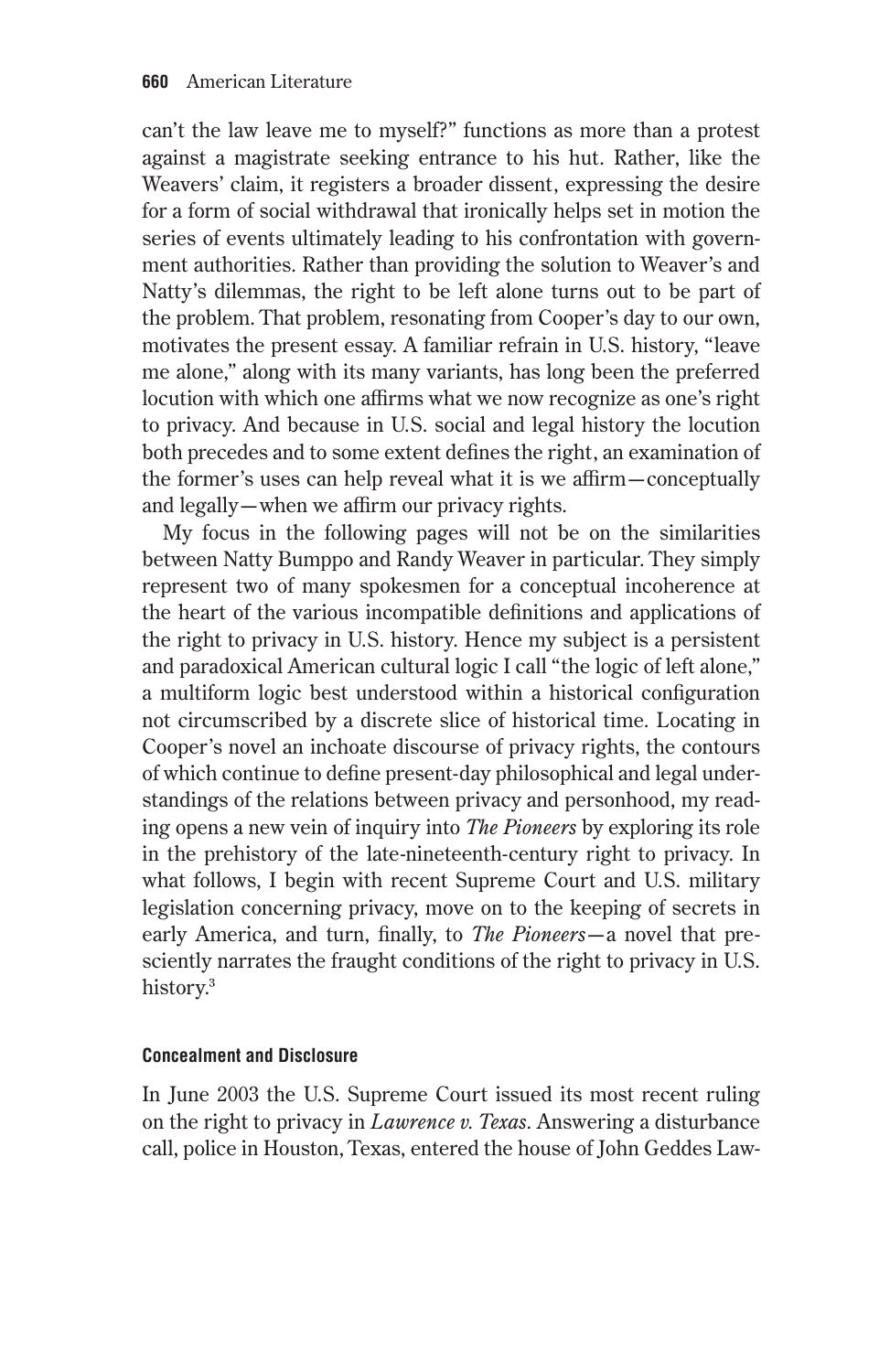rence and found him engaged in an intimate act with another man, Tyron Garner. Lawrence and Garner were arrested, tried, and convicted under Texas's state statute prohibiting "deviate sexual intercourse" between persons of the same sex.4 The two men challenged the law, seeking protection under the Due Process and Equal Protection clauses of the Fourteenth Amendment. The court ruled in their favor, striking down the Texas law and overturning the court's 1986 ruling in *Bowers v. Hardwick*. Writing for the court majority, Justice Anthony Kennedy issued a statement described as "theoretically ambiguous," "remarkably opaque," and "famously obtuse"—one that displays much of the confusion that has long beset articulations of the nebulous right to privacy.5

The court chose not to decide the case on the basis of Equal Protection, in part, Kennedy argued, because such a ruling might invite questions as to whether a similar prohibition applying to opposite sex couples would pass constitutional muster. For Kennedy, the case hinged on the violation of a substantive right to due process. Yet having decided that a question of liberty was at stake, Kennedy still faced the question of what, precisely, the court ought to protect. Was it the right to engage in certain conduct free from government intrusion, or the right of individuals to be the sorts of people they wished to be? Was Texas's law against sodomy a restriction of liberty or of autonomy? Kennedy would have it both ways:

Liberty protects the person from unwarranted government intrusion into a dwelling or other private places. In our tradition the state is not omnipresent in the home. And there are other spheres of our lives and existence, outside the home, where the state should not be a dominant presence. Freedom extends beyond spatial bounds. Liberty presumes an autonomy of self that includes freedom of thought, belief, expression, and certain intimate conduct. The instant case involves liberty of the person both in its spatial and more transcen $d$ ent dimensions<sup> $6$ </sup>

From the beginning, Kennedy's opinion invites both narrow and more expansive readings. In the narrow reading, the *Lawrence* court simply held that the government has no right to criminalize certain activities taking place within the home or other protected spheres of privacy a finding consistent with earlier rulings in favor of the constitutional right to privacy.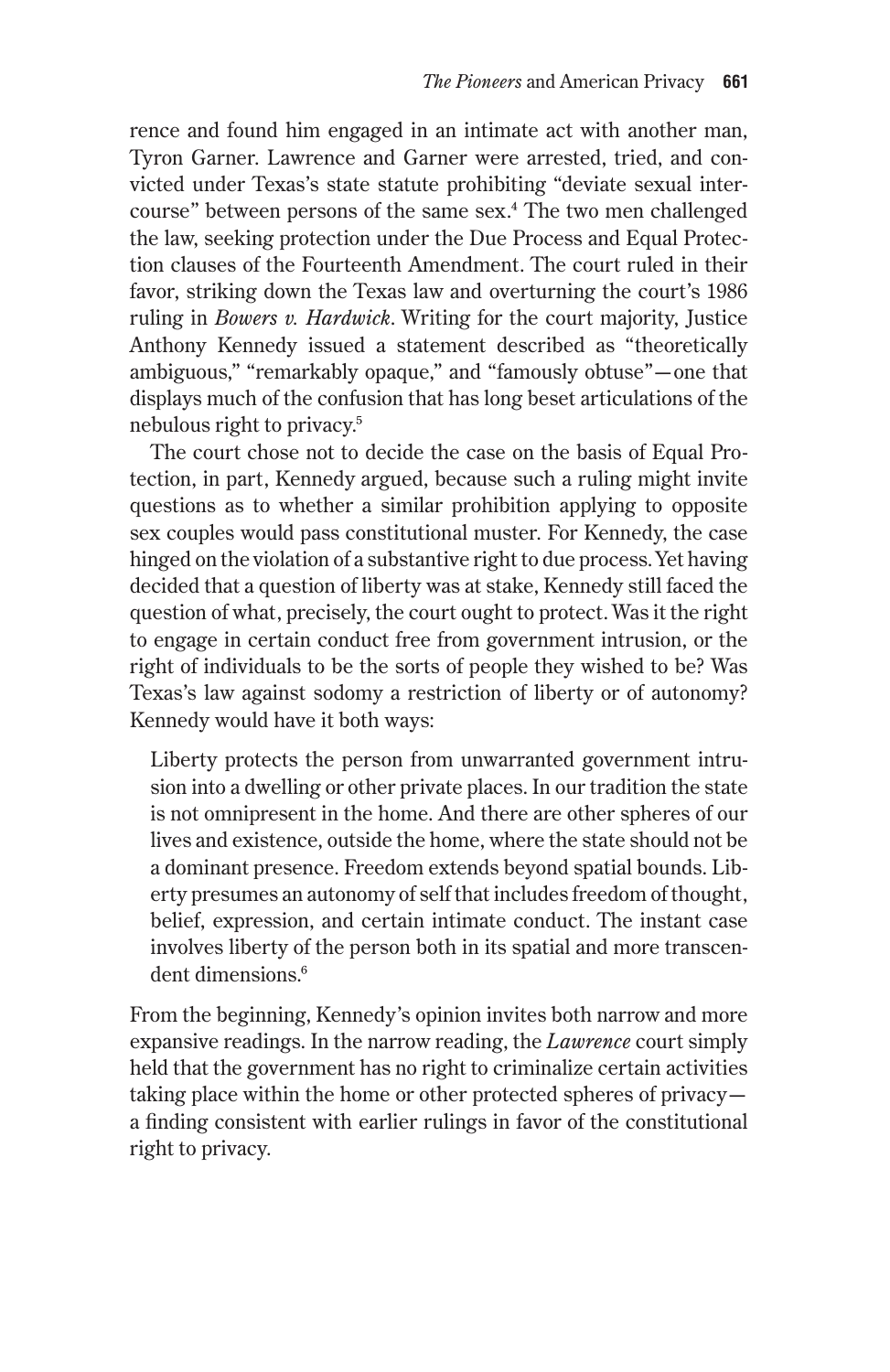Yet while Kennedy appears to limit the scope of the decision to little more than "the full right to engage in [private, intimate] conduct without intervention of the government,"7 his rhetoric, especially the invocation of "other spheres of our lives and existence, outside the home" and, more abstractly, the "transcendent dimensions" of liberty, also provides room for broader readings. For example, describing the right at stake in both the instant case and *Bowers*, Kennedy looks beyond the privacy of the home just as he looks beyond the particular form of sexual conduct in question, arguing that both cases involve fundamental questions regarding the "dignity" of homosexuals. "When sexuality finds overt expression in intimate conduct," Kennedy writes, "the conduct can be but one element in a bond that is more enduring. The liberty protected by the Constitution allows homosexual persons the right to make this choice."8 The terms framing Kennedy's opinion here are *liberty* and *choice*, rights related to, but also distinct from, more traditional zones of privacy.9

Kennedy's argument inscribes two different sites of privacy: first, there is the home or bedroom, where government should not be allowed to intrude; and second, there is the self. In stating that "[f]reedom extends beyond spatial bounds," Kennedy shifts from one site to the other. But his assertion that the sort of freedom the court is obliged to safeguard exceeds merely spatial bounds is belied by the consistently spatial conception of the self he goes on to offer. He imagines the self, like the home, as its own kind of enclosed space, one that encompasses thoughts, feelings, beliefs, and expressions.<sup>10</sup> The government no more belongs in your head or heart, policing your ideas and feelings, than it belongs in your bedroom. On its face, this seems perfectly reasonable, but in Kennedy's formulation, the zone of protection provided by the law exceeds the boundaries of the self; what his decision seeks to protect against is not just government intrusion on thoughts and beliefs. Rather, it seeks to protect against government restraints on the *expression* of those beliefs, including "intimate conduct."11

Kennedy claims, for instance, that criminalization of homosexual conduct "is an invitation to subject homosexual persons to discrimination *both in the public and the private spheres*" (575, my emphasis). Slipping effortlessly from conduct to personhood, he no longer confines his decision to the private sphere narrowly conceived but addresses the moral status and, presumably, the public lives of the individuals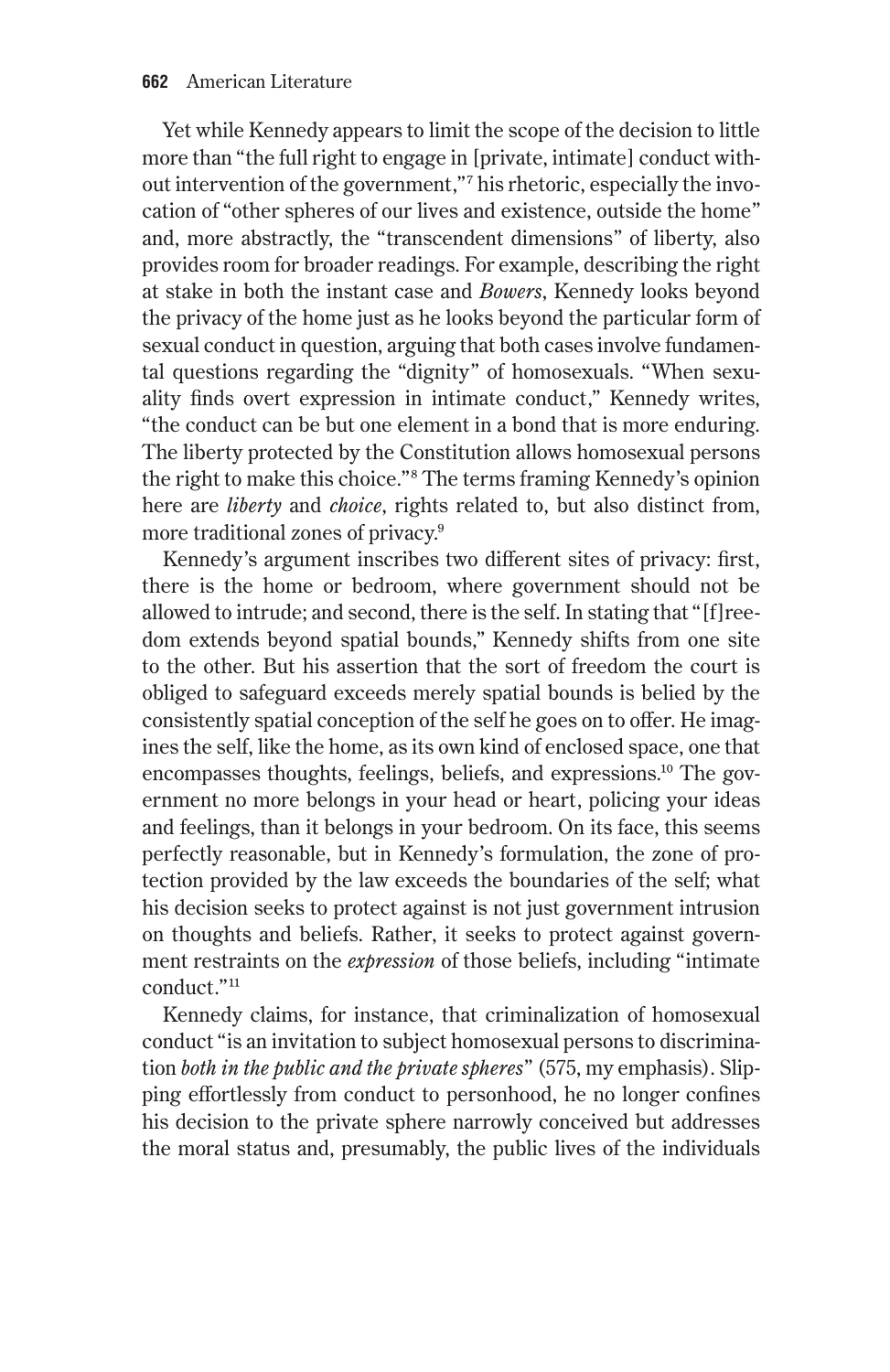who engage in certain conduct. That is, Kennedy takes intimate conduct as a sign of one's thoughts and beliefs—presumably because homosexual conduct is crucial to the self-definition of gay persons. In this case we might say that *Lawrence* gave constitutional protection to a signifier, insofar as your intimate conduct expresses—or signifies—what you think or believe, or who you are. In *Lawrence*, privacy is understood in terms of identity.<sup>12</sup>

So while one significant aspect of the *Lawrence* ruling is the relation it inscribes between conduct and identity, a second is that having entered, however tenuously, into the area of identitarian claims, any strict distinction between private and public realms becomes increasingly hard to maintain. Indeed, such slippage inheres in the very term upon which Kennedy's decision turns: "intimate conduct." Adjectivally, according to the *Oxford English Dictionary* (*OED*), "intimate" suggests that which is "personal, private, or inmost." But as the noun form of intimate—"a close friend or associate"—suggests, "intimate conduct," as we ordinarily understand it, rarely takes place in isolation. Moreover, the verb form of intimate can mean "to make known or announce." These multiple, even discrepant, meanings of intimate reveal the difficulties of locating the boundaries of the private self and expose the complex ways that intimate conduct, construed as an expression of personhood, can perforate the same spatial boundaries that privacy (or intimacy) means to protect in the first place.

Consider another privacy case: the military policy "Don't Ask, Don't Tell" (DADT), which, in the wake of *Lawrence*, has been challenged anew.<sup>13</sup> At first glance, the logic of DADT runs counter to *Lawrence*'s conception of privacy and, in that regard, is perfectly coherent. The first half of the policy, "don't ask," aims to constrain government from intruding into the private lives of enlisted persons, while the second half, "don't tell," tries to constrain the expression of one's personhood. Unlike the decision in *Lawrence*, DADT does not seek to promote autonomy; it promotes (in fact, requires) concealment. Yet in the topsy-turvy sphere of privacy discourse, the policy's simplicity turns out to be the very source of its failings. Its opponents argue that the policy violates the right to privacy—in part by enforcing concealment—while its proponents argue that it is designed to *protect* privacy. However, the persons whose privacy the policy protects, according to its supporters, are not those who are required to *conceal* their sexual identity (homosexuals) but those whose sexual orientation may be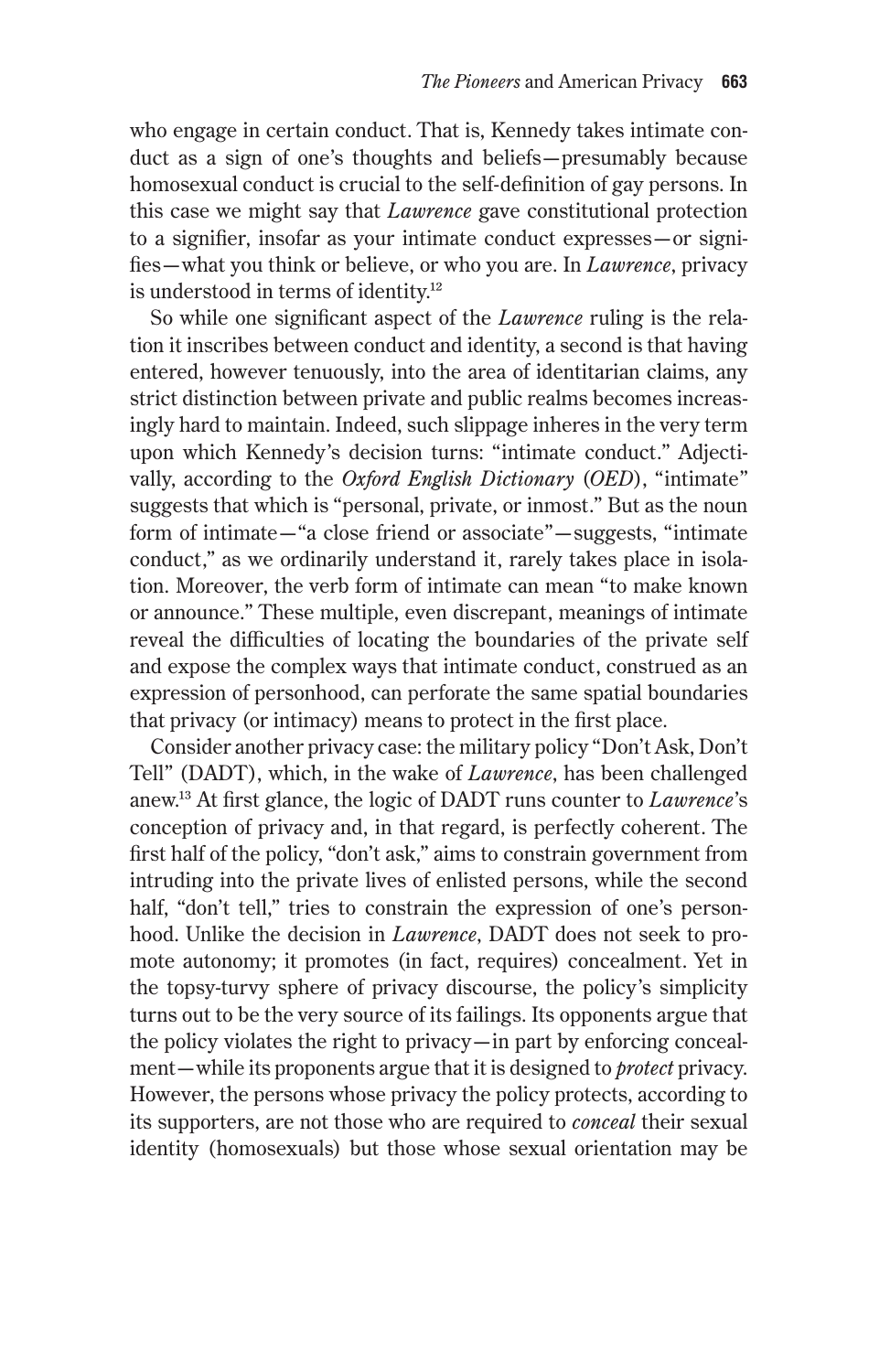freely expressed (heterosexuals).14 But why isn't promoting concealment promoting privacy? Why isn't a protection of concealment (don't ask) a protection of privacy? How can a privacy *requirement* (don't tell) be an invasion of privacy?

The answer for some opponents of the policy is that it forces gay persons to conceal the expression of their identities.15 DADT permits homosexuals to serve, but prohibits homosexual conduct. Yet the policy also states that an expression of homosexual orientation may provide grounds for investigation into one's "propensity" to engage in homosexual acts, forcing gay servicemen and women to hide their sexual identities.<sup>16</sup> Hence DADT simply reverses the structural relationship between conduct (or expression) and identity found in *Lawrence*: whereas *Lawrence* holds that certain (intimate) conduct is a sign of identity, DADT holds that identity is a sign that a person will likely engage in that same conduct. *Lawrence* permits the conduct in order to respect the identity; "Don't Ask, Don't Tell" devalues the identity because it prohibits the conduct.

Here we see again the trouble that arises when the site of privacy is understood as the self spatially imagined. The spatial metaphor of personhood is inapt because, unlike your house, presumably your identity stays with you wherever you go. What's more, both *Lawrence* and DADT fail to account for the possibility that what we do (privately or publicly) is *not* always an expression of what we think and believe or who we are.<sup>17</sup> In fact, if privacy has any meaning at all, it is because what we do often *conceals* our thoughts and beliefs. Our actions and expressions as often as not hide, rather than disclose, our identities. Yet this form of concealment is just what the logic of Justice Kennedy and both the proponents and opponents of DADT would have us deny. They insist upon the commensurability of, or transparency between, expression and identity. But to so insist is to construe privacy as essentially a public matter.<sup>18</sup>

Now we have seen two antithetical conceptions of privacy: the right to conceal one's conduct, thoughts, feelings, and beliefs; and the right to disclose that same conduct, those same thoughts, feelings, and beliefs. The former considers privacy a matter of protecting one's home and one's self from outside intrusions, while the latter construes privacy as a matter of safeguarding, even promoting, liberty of expression and autonomy of personhood. The former takes as its conceptual model the home, a zone of protection with boundaries that ought not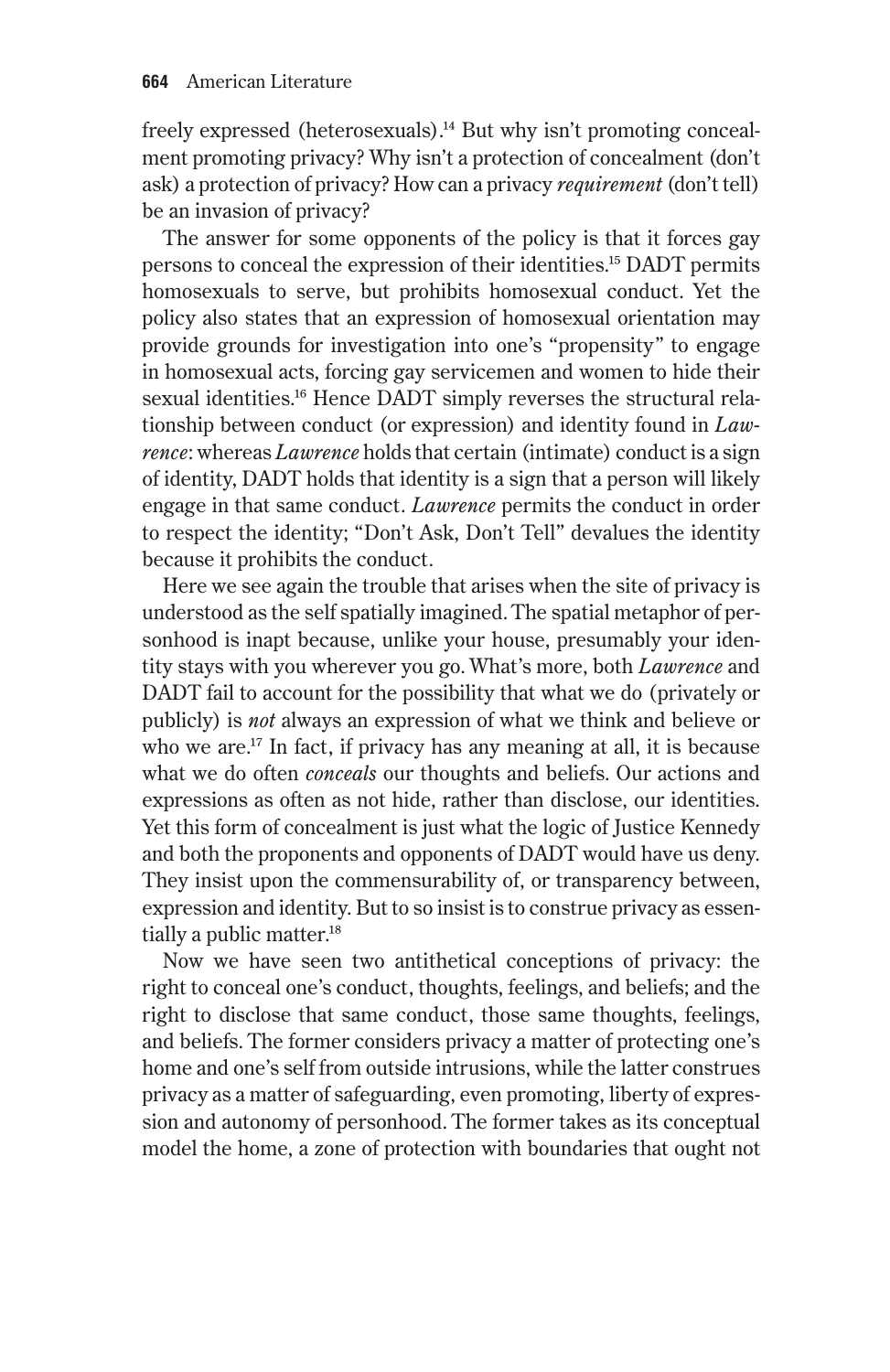to be violated, while the latter takes as its conceptual model a system of representation in which one's expressions are transparent signs of one's selfhood or identity.

The latter conception of privacy, linked to autonomy, is a relatively recent development. It is, in part, the result of changing understandings of the self that are themselves the result of a host of interrelated historical transformations: the shift from personal rights grounded in property to a rights discourse linked to freedom of contract; the rise of the middle class and the division of social life into separate spheres of public and private; and more recently, increasing demands for various forms of identitarian recognition.19 What interests me, however, is not tracking the curve along which American notions of privacy transformed during the antebellum period and after, but rather exploring the extent to which the often contradictory coordinates that delineate this curve animate modern philosophical and legal conceptions of privacy in the same ways they animate Cooper's novel in 1823. To bring those coordinates into view requires a brief look at the prehistory of the legal right to privacy, including the history of secret-keeping in the early United States.

#### **The Prehistory of Privacy**

In the early U.S. republic, privacy designated the need for a sanctuary such as the home—where individuals and families could be free from the scrutiny of other members of the community. Noah Webster's 1828 dictionary, for instance, defines privacy as "[a] state of being in retirement from the company or observation of others; secrecy."<sup>20</sup> Privacy thus concerned two areas of life: the sanctity of the domestic sphere and the ability to keep personal facts from public view. Among the most aggressive threats to privacy was gossip, a problem serious enough to warrant a number of essays and articles in didactic magazines warning against the disclosure of secrets. An 1809 article titled "Prudence as to Secrecy," for example, warns that "[t]o reveal the secret, either of a friend or of any other person, is disposing of another man's property.... You ought to lodge another person's secret in the most impenetrable recess of your bosom. You should conceal it, if possible, from yourself, for fear of being ever tempted to make a bad use of it."21

Similarly, the *Juvenile Port-Folio*, a magazine "devoted to the instruction and amusement of youth," contains an item on "Secrecy," which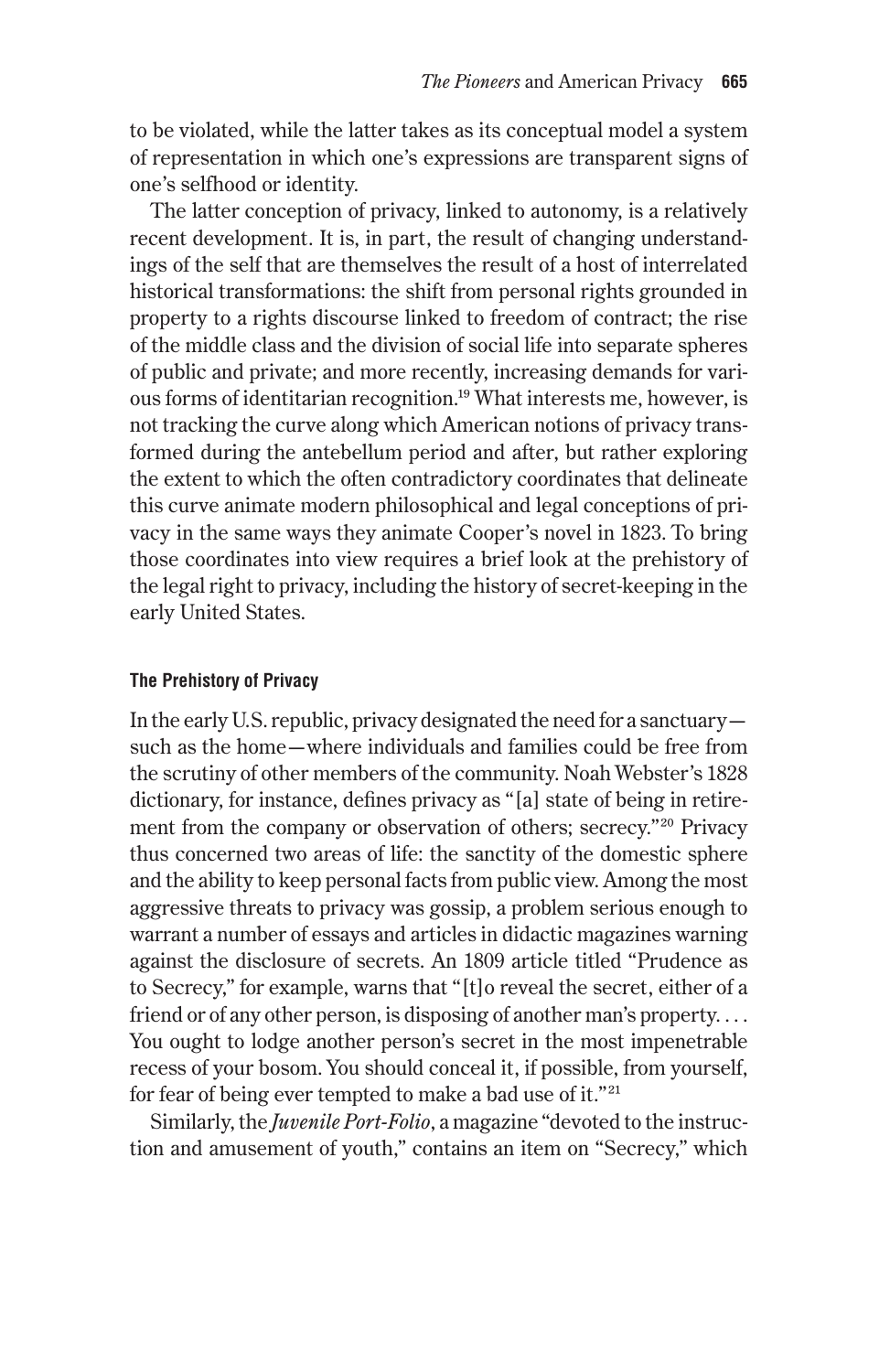provides an astute, if somewhat Byzantine, explication of the interplay of concealment and disclosure:

The vanity of being known to be trusted with a secret is generally one of the chief motives to disclose it; for however absurd it may be thought to boast an honour by an act which shews it was conferred without merit, yet most men seem rather inclined to confess the want of virtue than of importance, and more willingly shew their influence, though at the expence of their probity, than glide through life with no other pleasure than the private consciousness of fidelity; which, while it is preserved, must be without praise, except from the single person who tries and knows it. $22$ 

Given the choice between the purely private experience of one's own virtue and public acknowledgment of one's importance, the writer suggests, most of us will opt for the latter, even though, in doing so, we prove that such acknowledgment is undeserved. Compare this to John Adams, in his journal, addressing the defensive measures necessary to fend off the public desire for personal information about individuals. The "first Maxim of worldly Wisdom," Adams writes, is "a constant concealment from others of such of our Sentiments, Actions, Desires, and Resolutions, as others have not a Right to know. . . . This kind of Dissimulation, which is no more than Concealment, Secrecy, and Reserve . . . is a Duty and Virtue."23 Keeping secrets about ourselves *from* others may not appear to be quite the same as keeping the secrets *of* others. But as the writer of "On Secrecy" suggests, when we keep others' secrets, what we're actually concealing—what we only get to enjoy privately—is not the secret, but our own "probity." To make that probity public would be to violate that (private) knowledge. To give up someone else's secret, then, is, paradoxically, to violate your own privacy. In both of these statements, that which is essential to your personhood—like moral rightness—is kept private in the sense that it is concealed. As such, Adams's notion of "Dissimulation" runs counter to the modern relationship between privacy and autonomy. Unlike Justice Kennedy, for whom expression is fundamental to identity, Adams suggests that concealment is essential to the preservation and protection of personhood. And unlike the architects of "Don't Ask, Don't Tell," the writer of "On Secrecy" suggests that one ought to refrain from asking and telling not only to protect the privacy of others, but to protect one's own private virtue.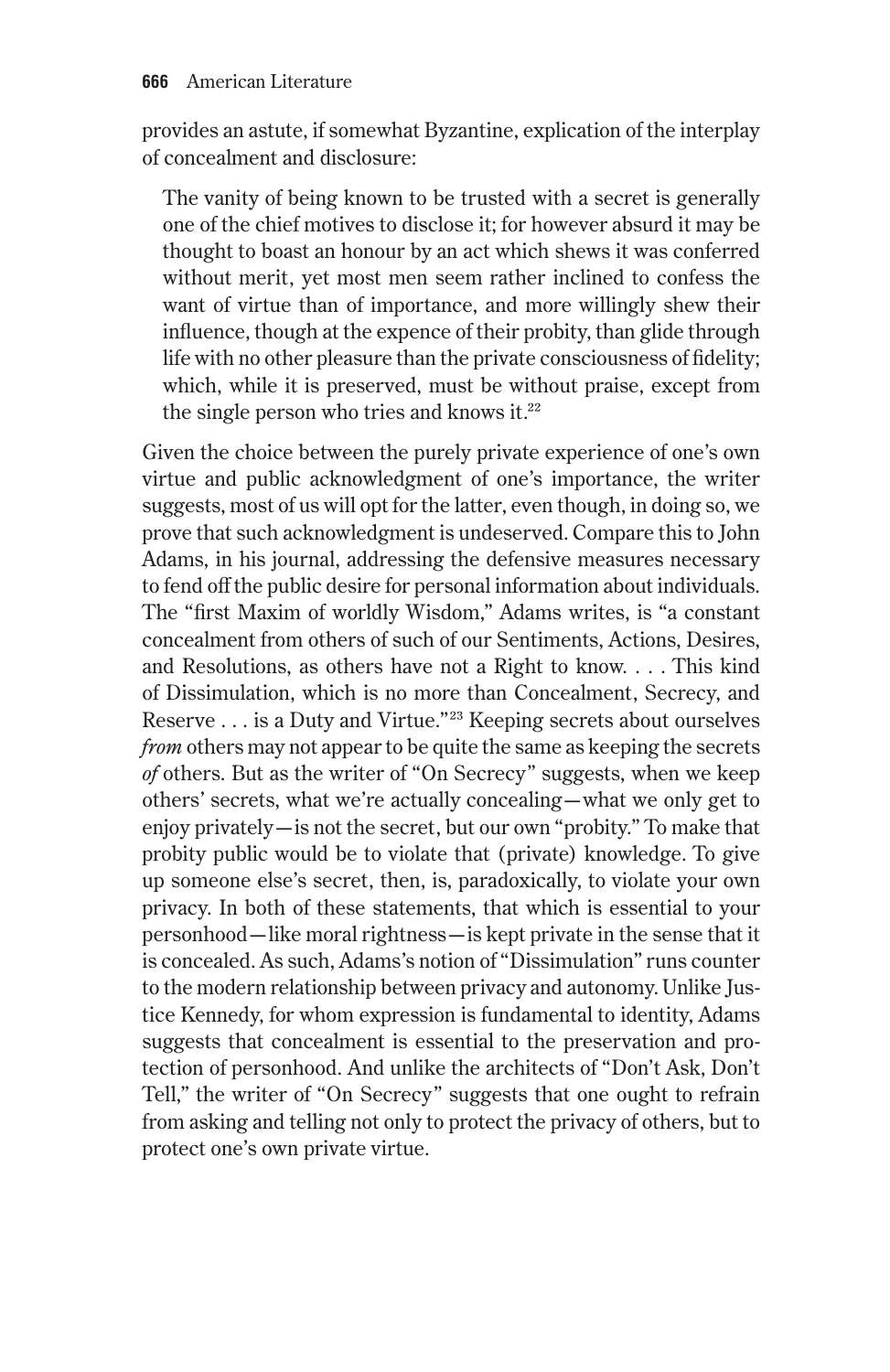As early conceptions of privacy associated it with personal concealment, secrecy, and reserve, domestic space provided a haven for such discretion. Antebellum courts and legislatures offered a number of protections against unwarranted intrusions into the home: legal redress against intrusive landlords seeking to recover property, protection from officers of the law executing legal judgments, and defenses against eavesdropping.<sup>24</sup> Cooper himself was especially sensitive to the apparently insatiable curiosity of the public about the private affairs of individuals. In *The American Democrat* (1838), he portrays the general public as a snooping, meddlesome, and dangerous body. Indeed, for Cooper one of the chief threats to democracy is the susceptibility of the public to falsehoods and manipulations by the press, which the public "sustains in its tyranny and invasions on private rights . . . ."25 "Newspaper establishments," Cooper argues in his chapter "Rumour," are a "principal reason" for the spread of "interested falsehoods" (230–31).

The public desire for information about private individuals is one area where Cooper proves especially prescient. The tort right to privacy in the United States arose out of just this kind of public inquisitiveness. In their influential article "The Right to Privacy" (1890), Louis Brandeis and Samuel Warren describe "the right to be let alone" as a legal protection of "the sacred precincts of private and domestic life" against "the unauthorized circulation of portraits of private persons."26 Concerned about the publication of personal facts by an increasingly intrusive press, Brandeis and Warren sought to provide legal remedy against "idle gossip." The press, they write, was "overstepping in every direction the obvious bounds of propriety and of decency. Gossip is no longer the resource of the idle and of the vicious, but has become a trade," leading inevitably to "intrusion upon the domestic circle." Turning to the common law and distinguishing privacy from property rights, the two lawyers argue that "the principle which protects" from exposure facts contained in productions like letters and diaries "is in reality not the principle of private property, but that of an inviolate personality."27

By severing the right to privacy from its traditional associations with property rights, Brandeis and Warren helped to democratize privacy, reconceiving it as something all persons possess in equal amounts. In doing so, they also laid the foundation for the right to privacy to cross over from the law of torts into the sphere of constitutional law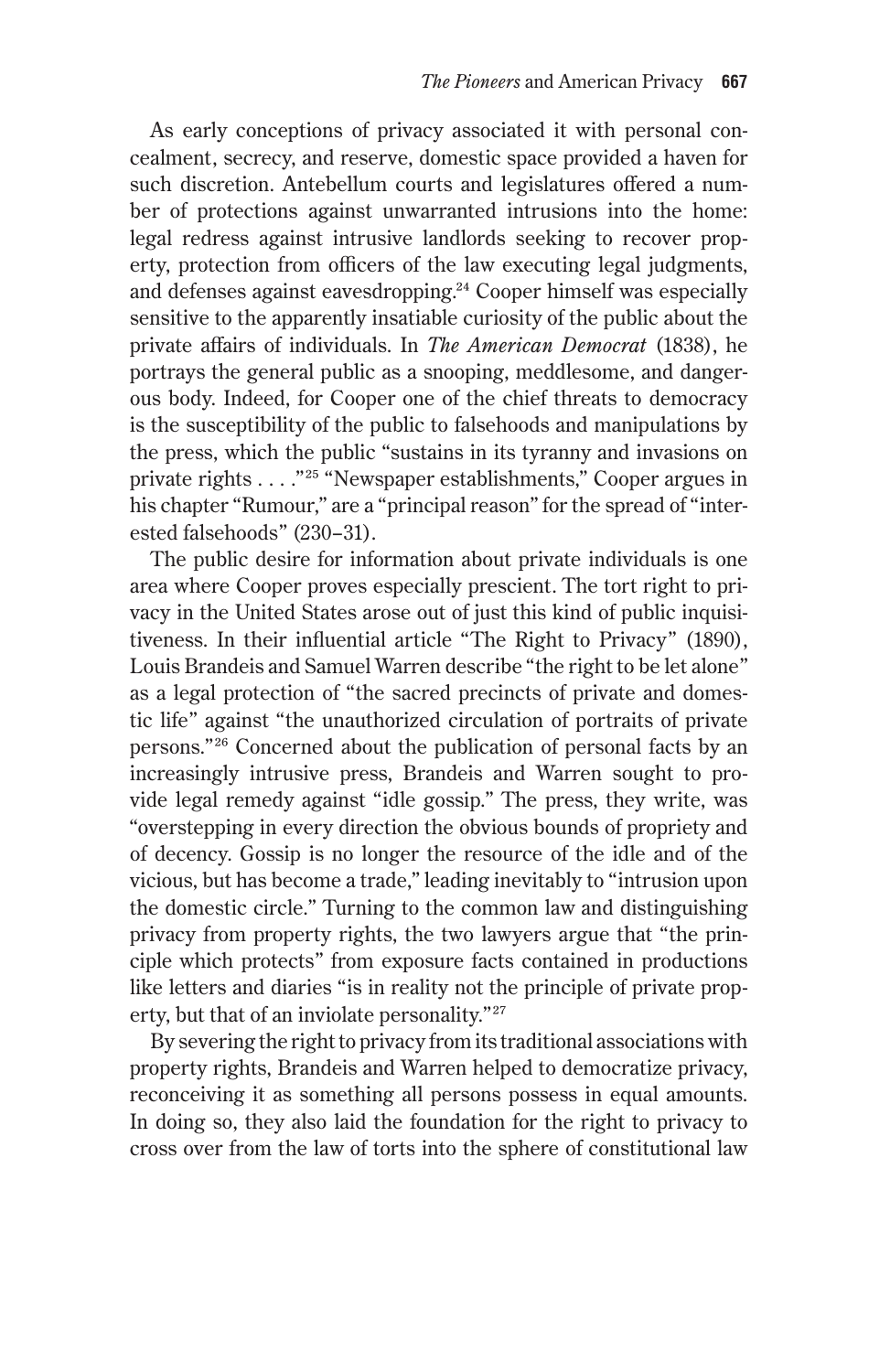by rooting privacy in a particular conception of personhood: "inviolate personality." Of course, the tort and constitutional rights to privacy do provide distinct protections—grounded in common law and the Bill of Rights, respectively—against violations from other private parties, on the one hand, and against violations by the state, on the other. Furthermore, tort privacy focuses principally upon the disclosure of information, whereas constitutional privacy focuses upon restraining government from intrusion into individuals' intimate affairs and matters of choice or decision making.28 Yet considerable overlap exists between these two areas of privacy law, which share a common origin in Brandeis and Warren's article. In fact, Brandeis himself, as a justice of the Supreme Court, provided one of the first major pronouncements on the right to privacy in constitutional law: his important dissent in the 1928 federal wiretapping case *Olmstead v. U.S.*, which draws explicitly on the language of the 1890 article, arguing that the framers of the Constitution "conferred, as against the Government, the right to be let alone—the most comprehensive of rights, and the right most valued by civilized men."29

Tort and constitutional privacy also share crucial conceptual affinities. In defining the tort right, Brandeis and Warren employ a rhetoric that implies the need for protection, not just of the sanctity of the home or simply of the nondisclosure of information, but also of the "inviolate" self. A similar rhetoric informs Brandeis's *Olmstead* dissent, which argues that "the makers of our Constitution . . . recognized the significance of man's spiritual nature, of his feelings and of his intellect. . . . They sought to protect Americans in their beliefs, their thoughts, their emotions and their sensations."30 Kennedy, as we've seen, draws upon this language almost precisely in *Lawrence*, adding to Brandeis's "feelings" and "intellect" the terms "expression" and "intimate conduct."

Both rhetorically and conceptually, the tort right to privacy seems to have exerted a heavier influence on Kennedy's conception of privacy than even *Griswold v. Connecticut* (1965), the first Supreme Court decision to give explicit constitutional protection to the right to privacy. In *Griswold*, the court overturned a law banning the use of contraceptives by married couples, affirming the comprehensiveness of a right "older" than the Bill of Rights." Taken together, the First, Third, Fourth, and Fifth Amendments, the *Griswold* court argued, constitute a "penumbra" of rights protecting privacy.<sup>31</sup> But as Michael Sandel notes, the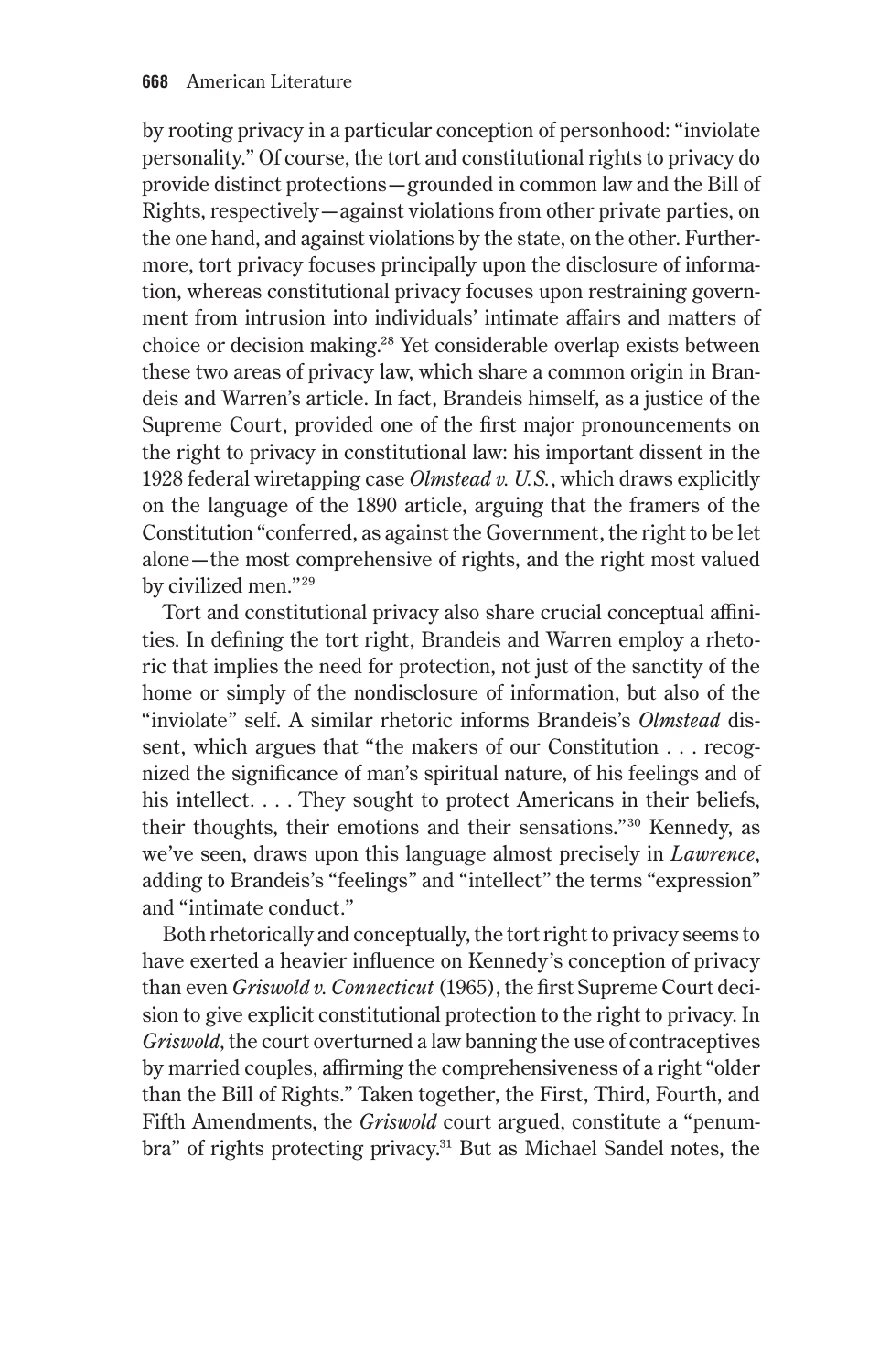court's justification for their decision in *Griswold* reflects an "older" view of privacy defined as protection of domestic space from outside interference, rather than affirming the right of autonomous individuals to make reproductive choices.<sup>32</sup>

However, as Deborah Nelson observes, "Griswold's zone of privacy quickly expanded beyond the home and domestic autonomy."33 In a line of decisions following *Griswold*, such as *Eisenstadt v. Baird* (protecting the right of nonmarried persons to use contraceptives), *Roe v. Wade* (affirming the right of women to choose when to terminate pregnancy), and *Planned Parenthood v. Casey* (reaffirming a woman's right to choose an abortion under the Due Process Clause of the Fourteenth Amendment), the court defined privacy largely in terms of personal decision making. *Casey*, for instance, emphasizes the Constitution's protection of matters "involving . . . choices central to personal dignity and autonomy.  $\ldots$  At the heart of liberty is the right to define one's own concept of existence, of meaning, of the universe, and of the mystery of human life." For the Casey court, these beliefs "define the attributes of personhood."34

So the same movement from the home to the self that animates tort privacy in its inception also characterizes the development of the constitutional right to privacy. And while I don't mean to suggest that the plaintiffs in the cases I have cited (whether Lawrence and Garner or the pseudonymous "Jane Roe" ) sought publicity or disclosure, I do mean to suggest that once privacy is conceived as "inviolate personality" or "the right to define one's own concept of existence," it is only a short leap to conceive of it in terms of (public) self-expression.<sup>35</sup> Laurence Tribe acknowledges as much when he defines privacy as possessing both an "inward-looking" aspect and "equally central outward-looking aspects of self that are expressed less through demanding secrecy, sanctuary, or seclusion than through seeking to project one identity rather than another upon the public world."36 Like the *Lawrence* court and Brandeis and Warren, Tribe understands these two facets of privacy as compatible rather than essentially contradictory. As Richard Posner puts it, "Very few people want to be left alone. They want to manipulate the world around them by selective disclosure of facts about themselves."37 Judge Posner's statement, as we'll see, might be taken as one of the central themes of *The Pioneers*.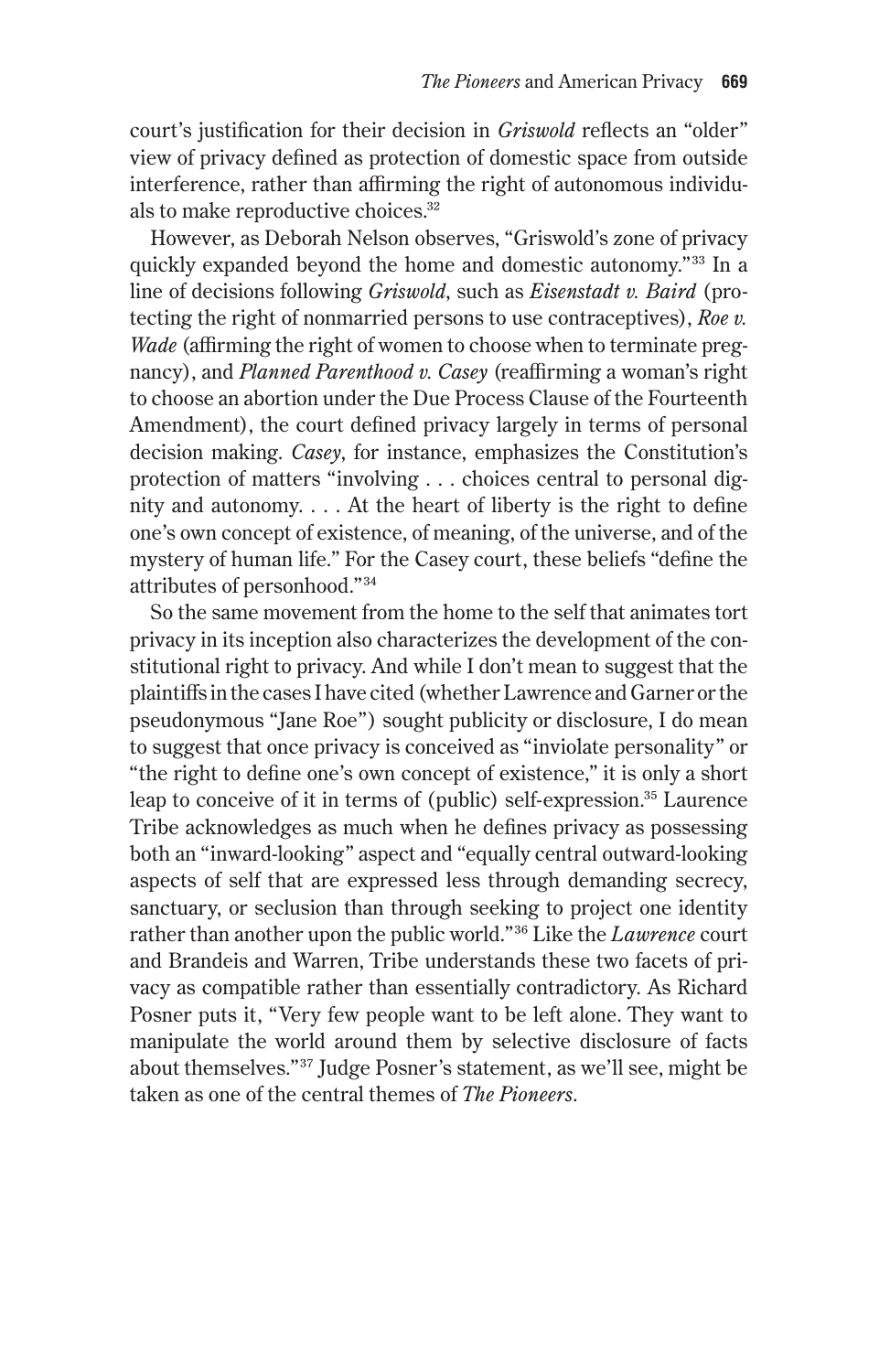#### **Privacy in** *The Pioneers*

Of course, Posner's economic analysis of the (tort) right to privacy has its limitations, not the least of which is that it treats the right to privacy as yet another species of property—even though the deficiencies of traditional property rights provided much of the impetus for privacy recognition in the first place. Nevertheless, Posner does identify a contradiction at the core of so much privacy discourse: that the right of disclosure or expression so dear to recent understandings of privacy often seems blind to the manipulations of selective disclosure or—which amounts to the same thing—of expressions that are not transparent signs of one's personhood or identity but actually serve to conceal rather than disclose.

The historical emergence of a right to privacy distinct from both property rights and the conceptual notion of (selective) disclosure that conceals will prove germane to my analysis of *The Pioneers*. Critical discussions of the rights discourse in the novel have focused almost exclusively on its attention to rights of property.<sup>38</sup> And while a few critics have taken note of the novel's preoccupation with secrets, none has displayed a sustained interest in its concern for privacy.<sup>39</sup> Yet as I will argue, the discourse of privacy in *The Pioneers* is distinct from its discourse of property and, insofar as it narrates the contradictory relations between concealment and disclosure, bears more than a passing resemblance to the conceptual entanglements we have already seen at work in analyses from the article in the *Juvenile Port-Folio* to its present-day counterparts. So what can Cooper, of all people, have to say to us about the right to privacy?

*The Pioneers* oscillates between the home and the self, secrecy and autonomy, as the loci of privacy. It is no accident, for instance, that Leatherstocking issues his complaint—"'I trouble no man, why can't the law leave me to myself?'"—while standing at the threshold of his hut. Protecting the sanctity of his home, protesting against intrusion by government authorities into his domestic space, Natty guards his secrets. Indeed, the keeping of secrets—both of Oliver Edwards's identity and of what is in Natty's hut—provides one of the central dramatic tensions in the novel. Rather than being stock plot devices or mere subtexts, secrecy, gossip, and rumor actually constitute the novel's central conflicts and its narrative form.

As Natty's standoff with Templeton's legal authorities illustrates,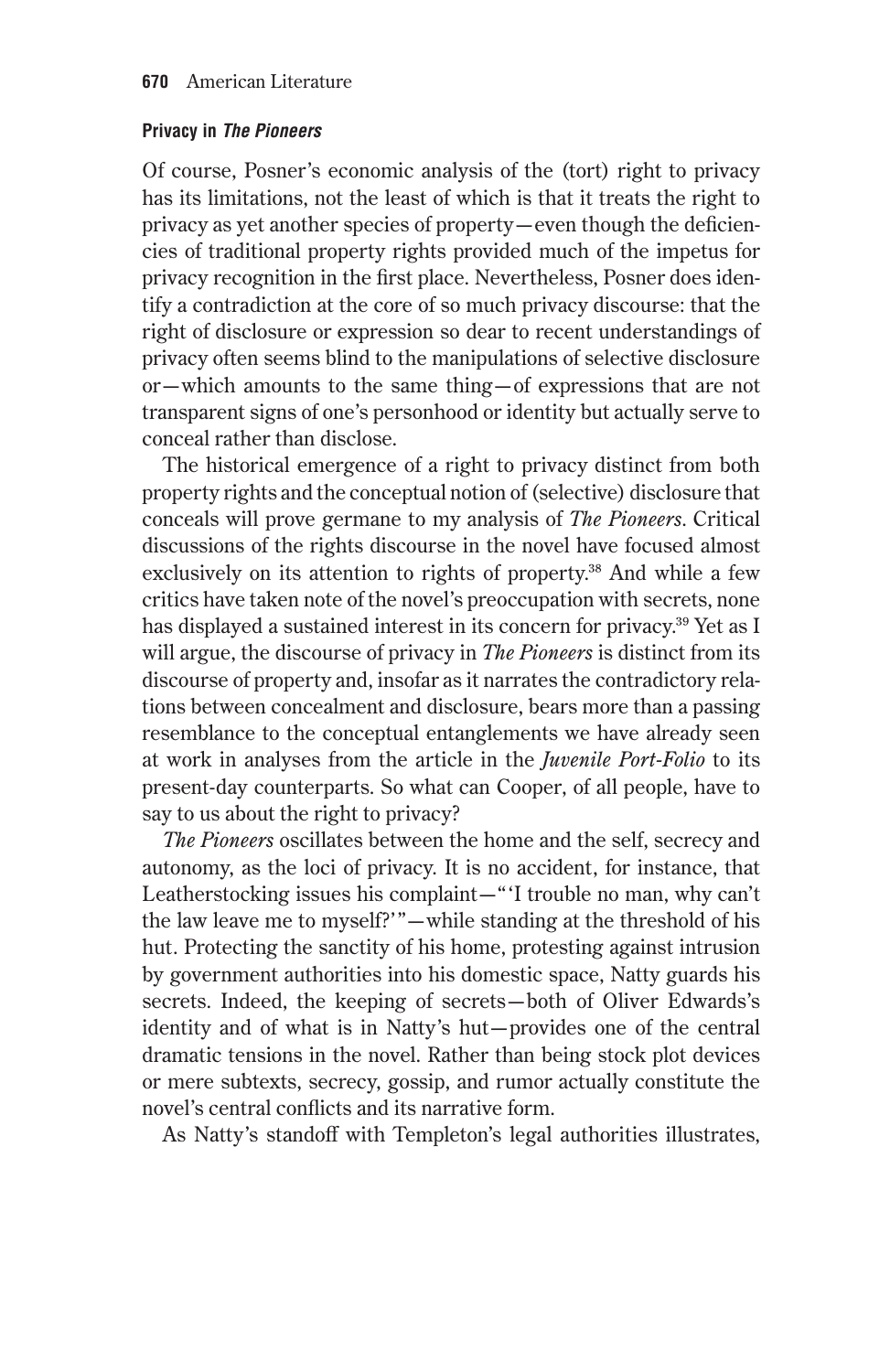one locus of privacy is Natty's hut, a domestic space whose interiors are unavailable to the other characters and, as we'll see, to the novel's narrator. Yet the very inaccessibility of the hut fosters speculation. As Elizabeth Temple remarks, it "' is the only habitation within fifty miles of us, whose door is not open to every person who may choose to lift its latch'" (304). And Louisa Grant wonders, "'Is it not strange that he is so cautious with his hut? He never leaves it, without fastening it in a remarkable manner'" (263–64). And when wandering villagers "seek a shelter there from the storms," Natty drives them away "with rudeness and threats" (264). The pains Natty takes to seal his hut from public intrusion clearly constitute unusual behavior in Templeton, which explains why the snooping masses that Cooper so feared are amply represented in the novel. Gossip, in the form of speculation and conjecture regarding Natty and Oliver, runs rampant in Templeton. As Oliver puts it, "'curiosity . . . is an endemic in these woods'" (289).

Indeed, gossip and conjecture in *The Pioneers*—the spread of what Judge Temple calls "idle tales"—are inseparable from the novel's theme of secrecy. Oliver, for instance, is "an object of peculiar suspicion" for many characters (282); he is a frequent subject of the villagers' conjectures (110–11, 279, 322). Early in the novel, when Judge Temple accidentally shoots him, Temple takes him into his own home, a gesture that leads, inevitably, to speculation about the relationship between Oliver and Leatherstocking. Ben Pump, Judge Temple's majordomo, offers the first of numerous rumors recounting suspicious activities on the part of Leatherstocking: "'That Mister Bump-ho has a handy turn with him in taking off a scalp; and there's them, in this here village, who say he larnt the trade by working on Christian-men'" (112). To this, Temple replies:

You are not to credit the idle tales you hear of Natty; he has a kind of natural right to gain a livelihood in these mountains; and if the idlers in the village take it into their heads to annoy him, as they sometimes do reputed rogues, they shall find him protected by the strong arm of the law (112).

Here, Temple—as he often does—delivers a strangely inapposite response. After all, it is hard to see how the "idle tales" that circulate about Natty threaten his livelihood. At no point in the novel do annoying rumors prevent him from hunting.

This fact makes Temple's reply not only inapposite, but ironic. The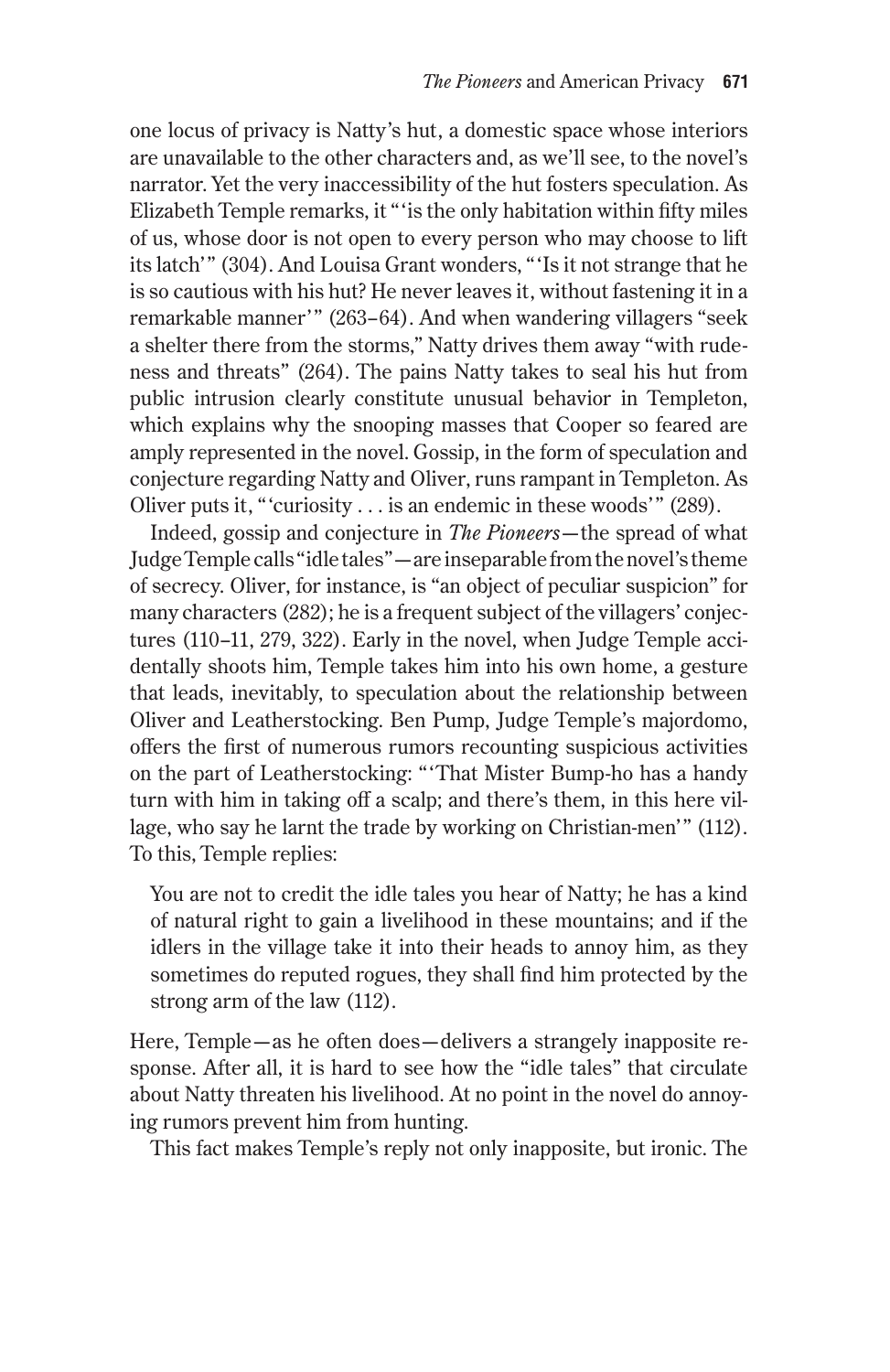only real threats to Natty's "natural right" to earn a living in the mountains come from the law itself: Temple's game law and the actions of his officers, who, having themselves crafted idle tales about Natty (they suspect a smelting operation), engage in surveillance of his home. The magistrate Hiram Doolittle snoops around Natty's hut and cuts loose Natty's dog, Hector, which leads directly to the one crime Natty does commit (shooting a deer out of season). And Richard Jones's first action upon receiving his appointment to the post of sheriff is to eavesdrop on a conversation between Leatherstocking and John Mohegan (183). When Elizabeth Temple tells her uncle that they "'have no right to listen to the secrets of these men,'" Jones replies, "'No right! . . . you forget, cousin, that it is my duty to preserve the peace of the county, and see the laws executed'" (184). Later, Jones voices his suspicions about Leatherstocking's association with Oliver to his brother, claiming that Oliver is "'said to be the son of some Indian agent, by a squaw.'" When Temple asks about the source of these rumors, Jones replies, "'Who! Why common sense—common report—the hue and cry'" (318).

Despite Temple's bombast concerning Natty's right to earn a living through his labor and the protections afforded Natty by "the strong arm of the law," such matters have little to do with the villagers' speculations about Natty. Rather, if any law existed in Templeton that would protect a citizen against idle tales, that law would be the tort right to privacy, which offers protection against persons presented in a false light to the public.40 And if any law existed in Templeton that would protect citizens against illegal surveillance of the sacred precinct of the home by government authorities, it would be the constitutional right to privacy. But no such laws exist in Templeton.

Yet however much *The Pioneers*' preoccupation with keeping secret the contents of Natty's hut links privacy with the home, Natty's and Oliver's behaviors link privacy with the self. Oliver, for example, is very careful in deciding which facts about himself to disclose. He offers vague answers to direct inquiries about his past and speaks equivocally about his "lineage" (143, 280)—not quite lying, but certainly misleading others into believing he has Indian blood. Natty, too, carefully projects a particular identity in public. Despite his professed desire to be left to himself, he never really—until the novel's end—withdraws from the Templeton community altogether. To the contrary, he remains a steady presence, and often a participant, in the novel's numerous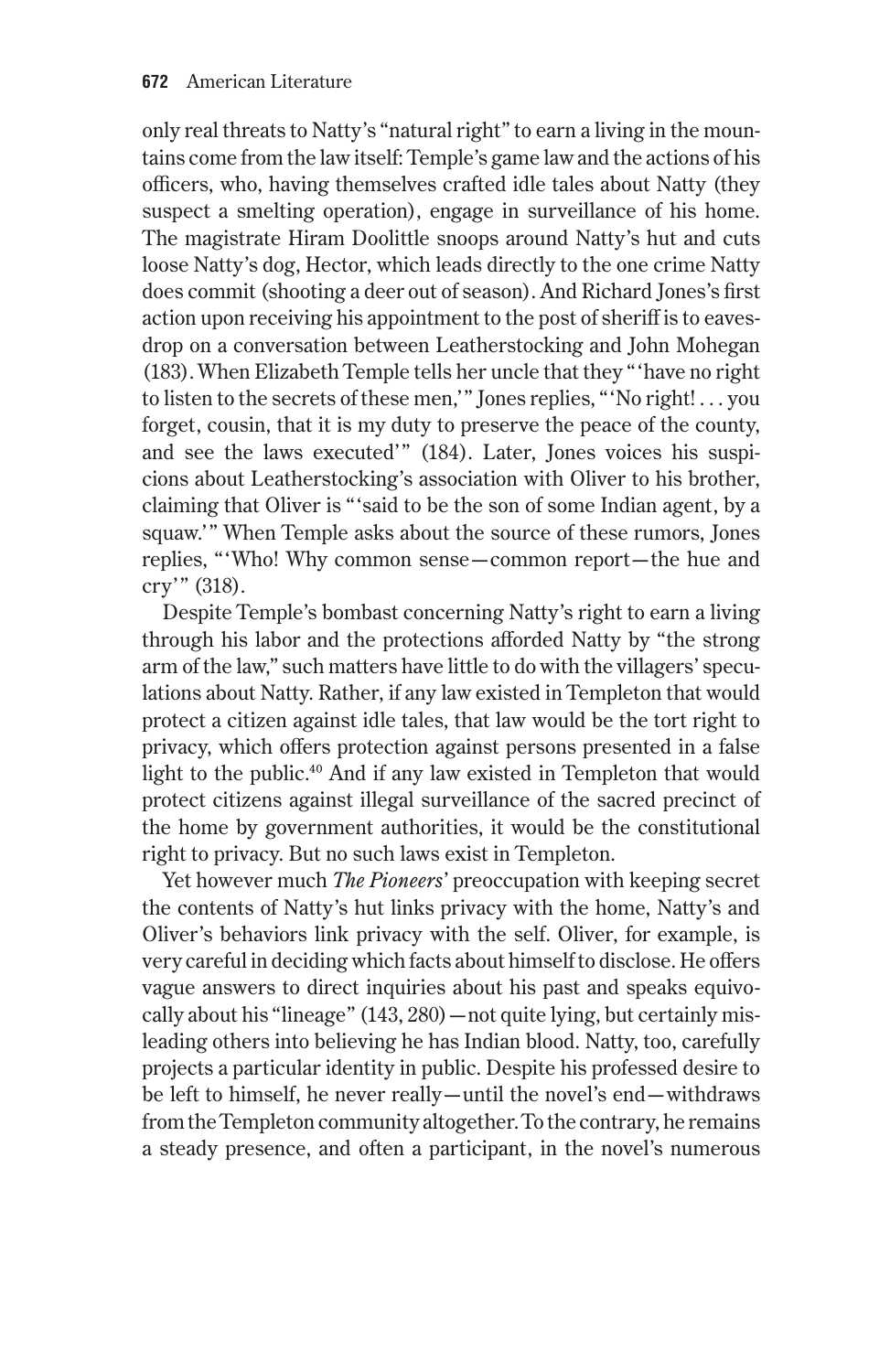public gatherings, carousing at the local tavern, taking his turn at the Turkey Shoot competition. Even during the events of which he disapproves, like the fishing expedition or the slaughtering of pigeons, Natty's nonparticipation takes the form of engaged nonengagement, by which he airs his objections to the "wasty ways" of the settlers and his disdain for Temple's laws as a matter of public record. Natty never misses an opportunity to make a show of his superior virtue.

So Natty's "intimate conduct" drives the novel in more ways than one. On the one hand, speculating upon the activities taking place inside his hut proves something of a popular pastime in Templeton. On the other hand, this fact can be attributed in part to Natty's rather conspicuous circumspection about his intimates, his personal associations. Just as important is Natty's tendency to intimate. That is, while Natty and Oliver both attempt to prevent disclosure of the contents of Natty's hut and Oliver's identity, they are also frequently on the verge of letting slip the truth. Natty repeatedly engages in a kind of doublespeak, stopping just short of revealing his secrets. In the opening scene, he tells Judge Temple that "'There's them living who say, that Nathaniel Bumppo's right to shoot on these hills, is of older date than Marmaduke Temple's right to forbid him'" (25). And near the end of that chapter, when Oliver entreats Natty not to say where Oliver is going, the older hunter replies that "'he hasn't lived fifty years in the wilderness, and not learnt from the savages how to hold his tongue'" (27). Yet he is rather less discreet than his boast suggests: later in the novel, Natty speaks of the "'right owner'" of the land, "who is not too old to carry a rifle and whose sight is as true as a fish-hawk hovering—'" (156). During the shooting of the pigeons, he claims that "'right will be done to the pigeons, as well as others by-and-by—'"(246). In each of these statements, Natty's notso-thinly veiled references, marked by the dashes that truncate his remarks, refer not to his own "natural right" to hunt game, nor, on behalf of Chingachgook, Native American rights to ownership of the land. Rather, they refer to the person hidden in his hut, Major Effingham. Natty all but tips his hand at the Bold Dragoon when he asks the drunken John, who has taken to singing songs in his native language, "'Why do you sing of your battles, Chingachgook, and of the warriors you have slain, when the worst enemy of all is near you, and keeps the Young Eagle from his rights?'" (165).

Equally telling is the way Cooper's narrator likewise oscillates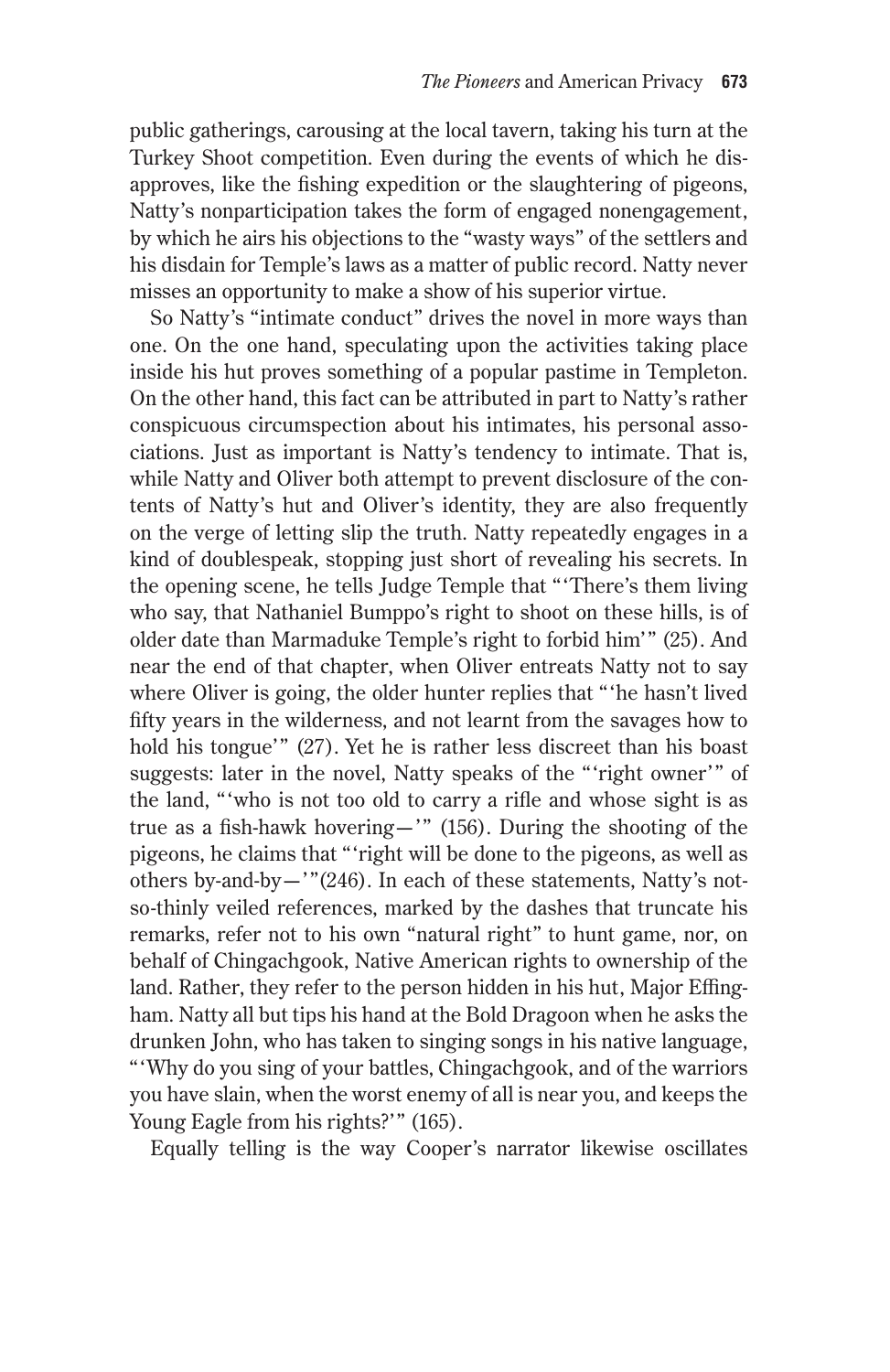between concealment and the disclosure of secrets. For instance, the narrator appears to be the one character in the novel who respects the privacy of the old hunter's hut. As Natty and Oliver return home at one point, the narrator breaks off Natty's dialogue in midsentence, noting only that "[w]hat more was uttered by the Leather-stocking, in his vexation, was rendered inaudible by the closing of the door of the cabin" (315). Yet it turns out that the narrator is no better at keeping secrets than anyone else and all but reveals the truth of what Natty and Oliver are hiding. It isn't hard to figure out—especially when, in the third chapter, Temple tells "the stranger" that his "face is very familiar" (38), and certainly when, a few chapters later, it is revealed that the stranger goes by the name of "Edwards"—that this mysterious Edwards, hostile to the Judge and testy on the subject of his rights, has some connection to Edward Effingham.<sup>41</sup> Moreover, the reader is privy to a number of clues that the novel's characters are not. Natty poses his question to Indian John at the tavern, for instance, "warmly, in the Delaware language" so that the other patrons cannot hear it. But the reader does hear it, thanks to the narrator, who "render[s]" it "freely into English" (165).

The narrator's translation here marks a striking moment in the text, one that Eric Cheyfitz, in another context, has explored brilliantly.<sup>42</sup> More important for my purposes, this moment also reveals the novel's formal investment in the very system of concealment and disclosure, discretion and intimation, that is its subject. Although we might want to dismiss these two instances as either signs of Cooper's awkwardness as a writer of fiction (the sort of thing that made him such an easy target for Twain) or melodramatic devices designed to create an atmosphere of intrigue and suspense, I want to suggest that they implicate even the narrator, like so many of the novel's characters, in the text's process of penetrating veils of secrecy. Of course, novels like *The Pioneers*, which end in revelation, depend upon the judicious parceling out of information; they are built on structures of gradual disclosure on intimations. But Cooper's handling of such well-worn romance conventions is not simply a matter of withholding information from the reader that the narrator already possesses while implicitly promising eventual disclosure. Rather, *The Pioneers* practices a paradoxical sort of discretion: narrative concealment in this novel—the announcement of the keeping of secrets to which the narrator appears not to be privy—*is* a form of disclosure.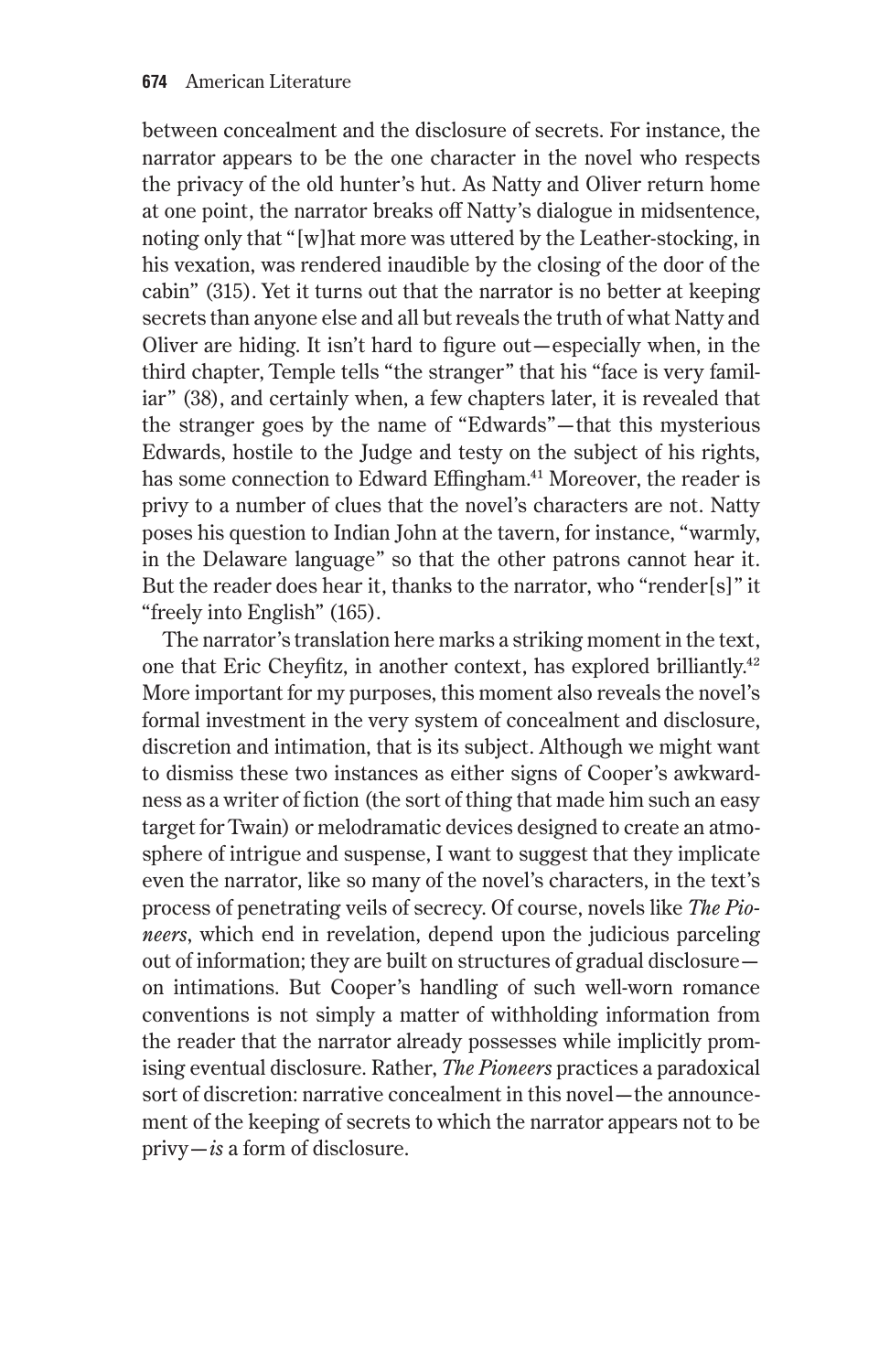So the narrator's respect for the privacy of Natty's hut and its inverse, his willingness to disclose that which Natty and Chingachgook would otherwise conceal by speaking in the Delaware language, are linked by more than just narrative convention. They are connected, for one thing, by a word: Natty and Oliver's conversation is "*rendered* inaudible" when the cabin door is shut, just as the narrator decides to "*render*" their conversation at the tavern "freely into English" (emphasis mine). Cooper's use of the verb "to render" is, to some extent, simply idiosyncratic, a stylistic tic, a term used literally dozens of times in *The Pioneers*, usually as a synonym for "to make" or "to cause to be" (*OED*), as in "The gentleness and suavity of his manners rendered him extremely popular" or "While the snow rendered the roads passable . . ." (97, 218). But in using the term as a synonym for *translate*, Cooper also brings into play yet another meaning of render: to be present or to present (oneself) at a certain place. If the narrator must translate (or render) Natty's remarks, then his relationship to the action—his omniscience—undergoes an unexpected redefinition for the reader. It is as if, rather than functioning simply as the conveyor of information—the textual presence for whom all events, actions, and facts of the plot are simply freely available—Cooper positions his narrator as a silent, invisible witness; a stand-in for the reader, he is literally present.

This curious placement of the narrator as if he is actually present at certain places is even more striking at the moment when Natty and Oliver enter the cabin, preventing further disclosure of the contents of their conversation. There, the narrator is again positioned as a kind of eavesdropper—as if he is literally standing beneath the eaves of Natty's hut—thwarted in his attempt to render (in still another definition of the term, "to repeat" or "to relate, or narrate" ) the conversation "for the benefit" of his readers. After all, what sort of omniscient narrator can't hear through the walls of a rude hut? What this means, in the logic of the text, is that the narrator is all too willing to share privileged information with the reader; if anything, he renders a bit too "freely." The narrator's limited access to crucial information, to the novel's primary secret, is for Cooper at once a kind of moral imperative—insofar as the narrator proves as meddlesome and indiscreet as the worst of the novel's privacy invaders—and a structural impediment, insofar as the fundamental function of a narrator is to disclose. Hence privacy in *The Pioneers* is not just a latent theme, obscured by a more explicit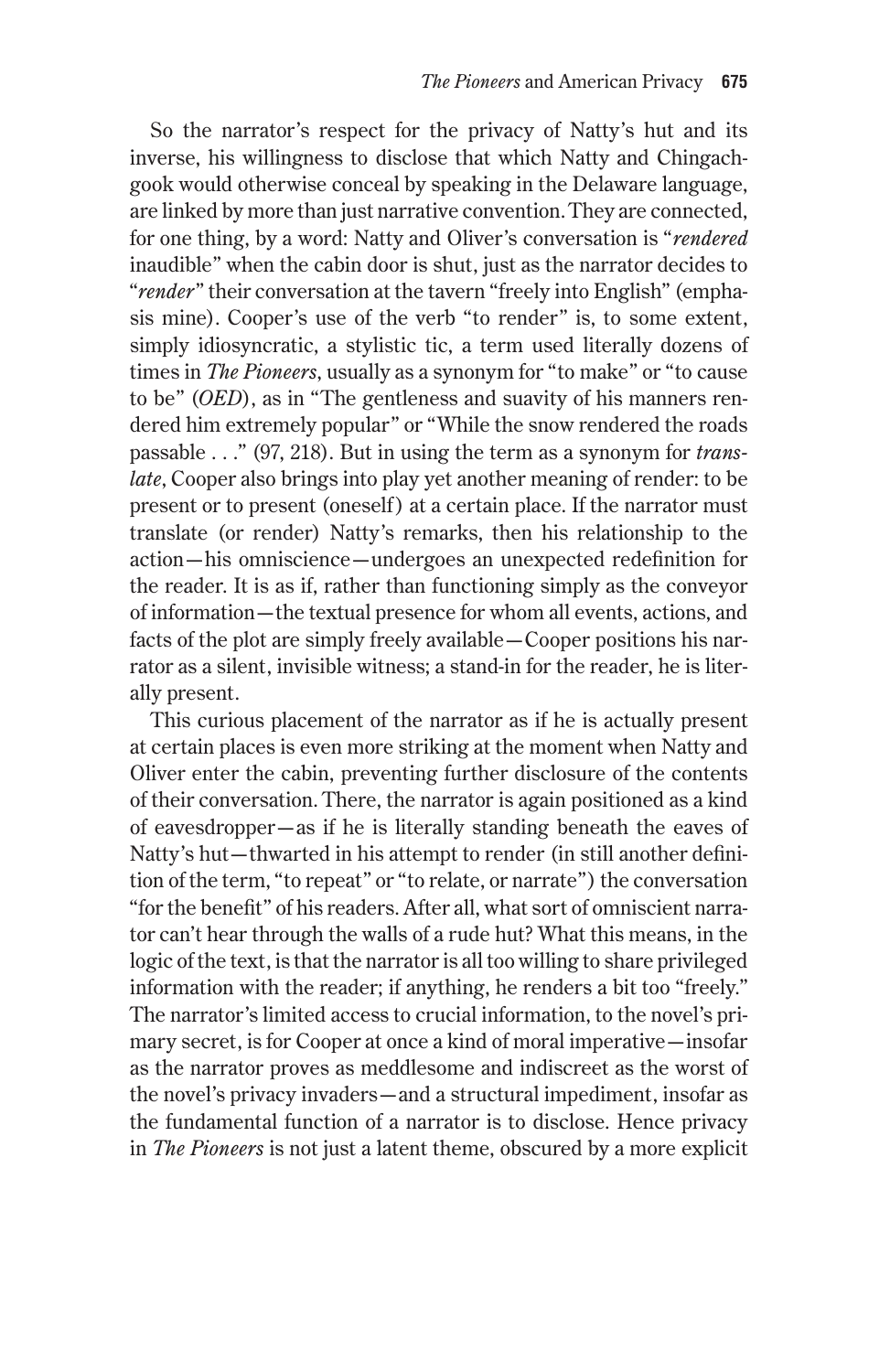textual and historical interest in property, but a determinant of the shape of the novel's discourse. *The Pioneers* is not just *about* the right to privacy; it enacts the conditions of the right to privacy.

## **The Logic of Left Alone**

Those paradoxical conditions are evident in the interplay between concealment and disclosure, discretion and declaration, and liberty and autonomy that we have seen in the history of privacy law, in the early American discourse on secrecy, and in *The Pioneers*—the conditions informing the logic of left alone. What Natty and Oliver appear to want is not so much to be left alone in a literal sense as for others to be aware of their desire, because such awareness is essential to the identities they want to project and because otherwise their desire would have no meaning. To put this another way, to want to be *left* alone is not the same as to want to *be* alone. To want to be alone is to posit a space of isolation, a sphere removed from the regulation, company, gaze, even the knowledge of others. To want to be *left* alone, by contrast, invokes, paradoxically, a regulated space of isolation, a sphere, to recall Webster's definition, of secrecy. But of course, as *The Pioneers* makes clear, there can be no secrets without someone to keep them from. Indeed, the subject invoked by the phrase "left alone" is not the person who would be alone, but the agent who would allow it. What the person who wants to be left alone actually wants is to have his or her solitude permitted, acknowledged, and respected by others. But in order to respect your desire to be left alone, others must be aware of you; they must know who and where you are.<sup>43</sup> On this logic—and according to his own actions—in wanting to be left to himself, Natty actually wants to be watched. So *The Pioneers* asks, what kind of person wants to be left alone? and answers with a paradox, with the peculiar logic of left alone: a person who wants to be left alone is a person who has something to hide, but who nevertheless wants his secret revealed.

The trouble for Natty Bumppo in *The Pioneers* is not simply that Jones, Doolittle, and the gossiping masses infringe upon his right to privacy. The problem lies in the desire to be left alone in itself, for it is a contradictory desire, which posits two competing versions of selfhood: one removed from society, protective of the inviolability of the private self and one's intimate associations, and the other embedded in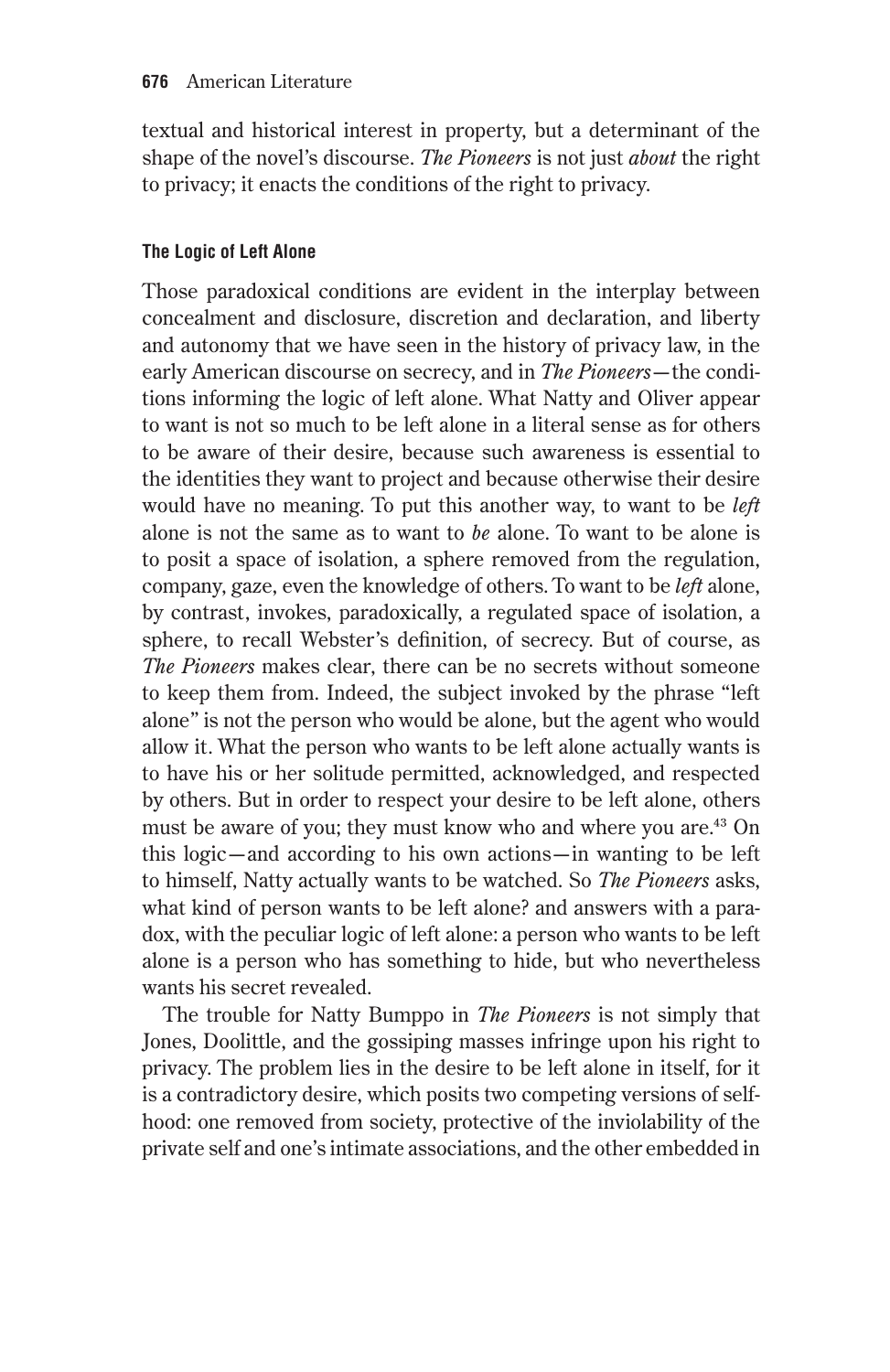society and in want of public recognition. That Natty himself embodies this paradox is evident in the way he inveighs against man-made law and the "wasty ways" of the settlers while at the same time participating in the life of the community.44 It is similarly evident in the way that Temple, at times, regards Natty as an "exception" to the laws of restraint he deems necessary to keep the settlers in check, while at other times regarding him as a citizen who is subject to those same laws. Temple's response to Hiram Doolittle's request to search Natty's hut illustrates the point: "'The habitation of a citizen,'" he says, "'is not to be idly invaded on light suspicion'" (329). The fact that Temple does, finally, grant Doolittle his warrant suggests that Natty does not quite fit the Judge's definition of a citizen. And the fact that Natty and Temple seem to hold the same contradictory view of Natty as citizen suggests that the novel's apparent conflict between Natty's desire for a free existence in a state of nature and Temple's insistence on the need for the order supplied by civil law is somewhat less stark than critics have for many years maintained.

Of course, Temple is the novel's citizen par excellence, so it is worth considering his relationship to privacy as well. Temple has secrets, too, not the least of which is how he came into possession of his wealth and land. But Temple shrewdly preempts invasions of his privacy; unlike Natty, he freely invites people into his home, which seems to operate more like a public space than a haven of nondisclosure. Judging by the number and frequency of Temple's visitors, his domestic space appears to be open to everyone. In contrast, Natty opens his hut to no one—not the reader or even, as we've seen, the narrator. The Judge tells Edwards, "My doors are open to thee, my young friend, for in this infant country we harbour no suspicions," an absurdly false statement he repeats later—"this is not the land of suspicion"—despite all of the text's evidence to the contrary (201, 325). Thus, Judge Temple protects his privacy by appearing to his fellow citizens not to have any secrets. This appearance, like Natty's and Oliver's frequent public intimations that they do, in fact, harbor secrets, is Temple's means of manipulating the world around him, not by warding off the public gaze, but rather, like Dupin in Edgar Allan Poe's "The Purloined Letter" (1884), by appearing to subject himself to it willingly. The very architecture of his house reflects this: its "chief merit . . . was to present a front, on whichever side it might happen to be seen; for as it was exposed to all eyes in all weathers, there should be no weak flank, for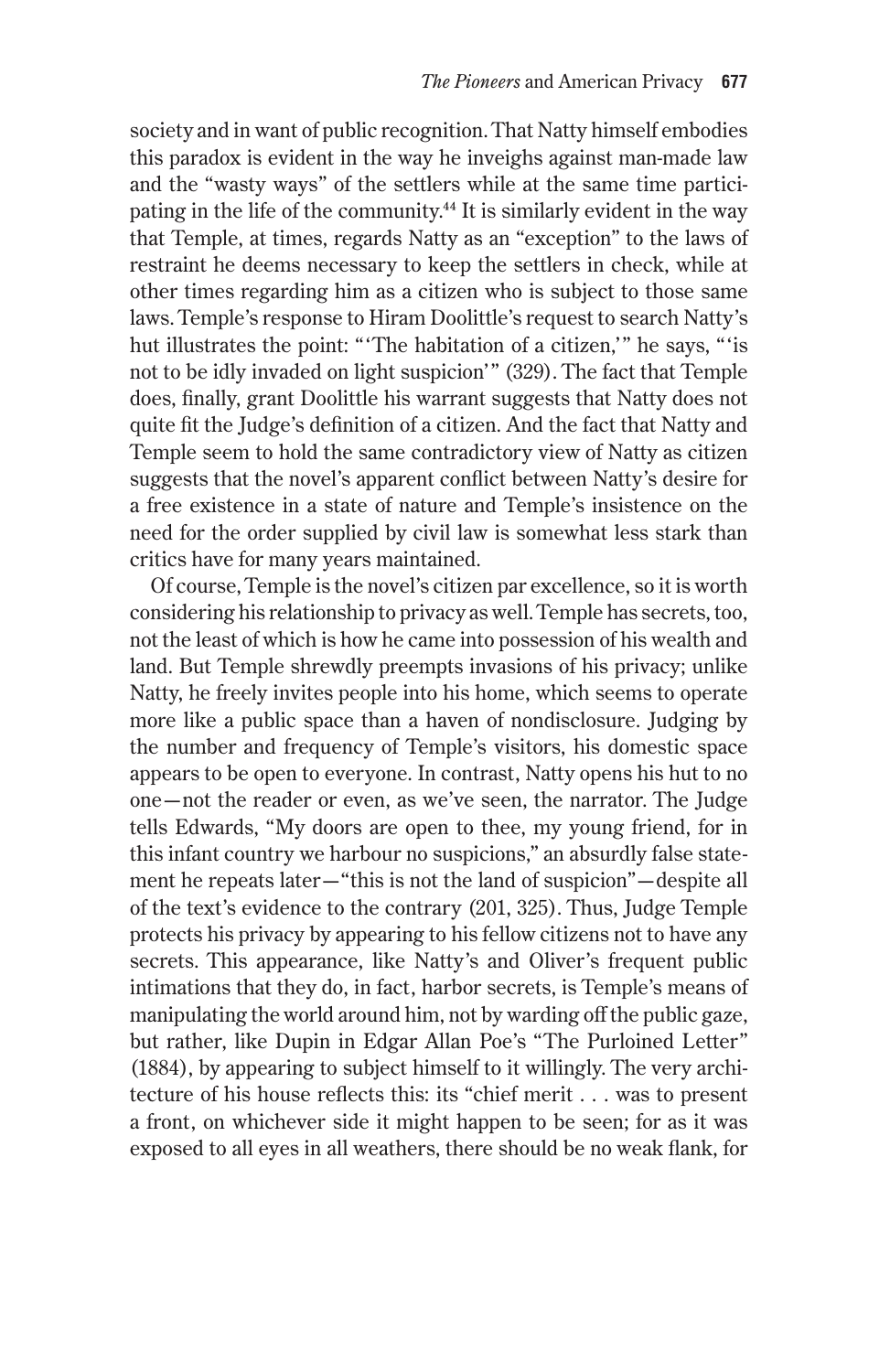envy or unneighborly criticism to assail" (44). Temple's house appears to be an extension of himself: by "presenting a front" and appearing to relinquish one kind of privacy (the home as a haven of nondisclosure), Temple gains another: autonomy.<sup>45</sup> And he does this by concealing concealment.

The Judge, in other words, proves better than Natty at keeping secrets.<sup>46</sup> Late in the novel, Temple receives a mysterious letter, which causes him obvious distress. Cooper grants neither the reader nor, once again, the narrator complete access to the contents of the letter because, while Richard reads it aloud, "a long passage was rendered indistinct, by a kind of humming noise" (276). Upon receiving the news, Temple summons the lawyer Van Der School to help prepare some papers, reluctant "'to employ Oliver in a matter of such secrecy and interest'" (277). Aware of the Judge's uneasiness, Oliver offers assistance, to which Elizabeth, Temple's daughter, responds by claiming that the affair "'is such as can only be confided to one we know—one of ourselves'" (278). Elizabeth's statement suggests that the Temples' identities are transparent. The same cannot be said of Oliver, which is why this episode of Temple's secret-keeping leads only (and oddly) to further speculation on Oliver's identity. A brief interrogation by Elizabeth and then the narrator's speculation about the reader's speculations on Oliver follow:

It must have been obvious to all our readers, that the youth entertained an unusual and deeply-seated prejudice against the character of the Judge; but, owing to some counteracting cause, his sensations were now those of powerful interest in the state of his patron's present feelings, and in the causes of his secret uneasiness (283).

It might appear that the "counteracting cause" here is simply Oliver's unselfishness—he has set aside his own "prejudice" out of concern for the Judge's "present feelings" of "uneasiness." But in fact, this marks another instance of the narrator's indiscretion: he gives away Temple's secret. In retrospect, the key phrase here turns out to be "powerful interest," which implies not curiosity or concern for Temple on the part of Oliver but an awareness that the "secret" of Temple's right to the land is about to be revealed; and in that, Oliver most certainly has a "powerful interest."

Of course, Judge Temple has his own powerful interests, not the least of which is appearing to be *dis*interested. Here we can see most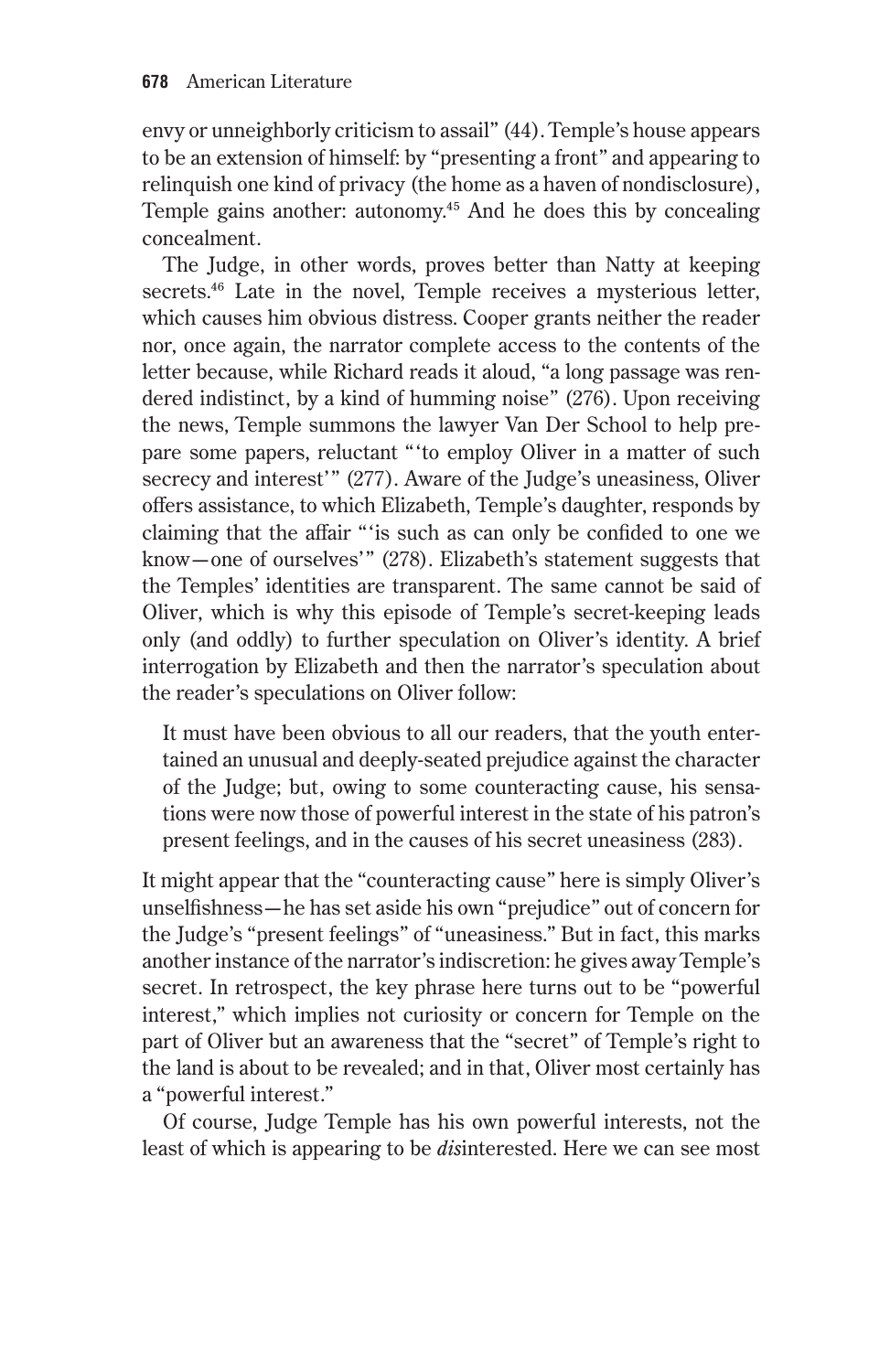clearly how Temple successfully protects his privacy: like John Adams, Temple practices the art of "dissimulation." It is no coincidence, for instance, that the narrator describes Temple's house as having "four faces" (44). Nevertheless, some readers take the Judge at face value, praising him for his impartial administration of justice, most evident when he presides over Natty's trial.<sup>47</sup> The fact that Natty has saved Elizabeth from the jaws of a vicious panther complicates the execution of this office. But that turn of events simply provides Temple with a platform from which he can insist that such circumstances will not mitigate the administration of the law (344, 382). Temple takes great pains to ensure that his private feelings do not interfere with the administration of his public duty. However, in my reading, Temple's version of justice has almost nothing whatever to do with Natty's crime but serves instead the Judge's own self-interest. The old hunter must be tried and punished, not because of his offense, but because his prosecution offers the Judge an opportunity to publicly demonstrate his impartiality. Temple may claim to be bound by the dictates of the law, but his performance of impartiality is clearly selfserving—hence his concern over how it "'would sound . . . to report'" that he had extended Natty any "'favour'" (382).

At stake for Temple in the trial is his ability to appear, in public, as the sort of person he wishes to be. That he seeks to present a front becomes apparent during a dispute with Oliver over how best to deal with Natty's crimes. As Oliver argues for leniency, Temple asks his young interlocutor rhetorically: "'Would any society be tolerable, young man, where the ministers of justice are to be opposed by men armed with rifles? Is it for this that I have tamed the wilderness?" (344)—justifying his prosecution of Natty based on a specious logic whereby civil justice is somehow effected through natural conquest. Because he has tamed the wilderness, the Judge reasons, ministers of justice are not to be opposed. This is another of Temple's strange arguments, not only because it relies on a falsehood—Temple has not, in fact, tamed the wilderness, as Oliver's pointed rejoinder makes clear: "'Had you tamed the beasts that so lately threatened the life of Miss Temple, sir, your arguments would apply better'" (344)—but also because of its incoherence. What has taming the wilderness to do with the administration of the law?

The answer is that both acts relate to Temple's sense of his public self. His authority, his social identity, depends upon the appearance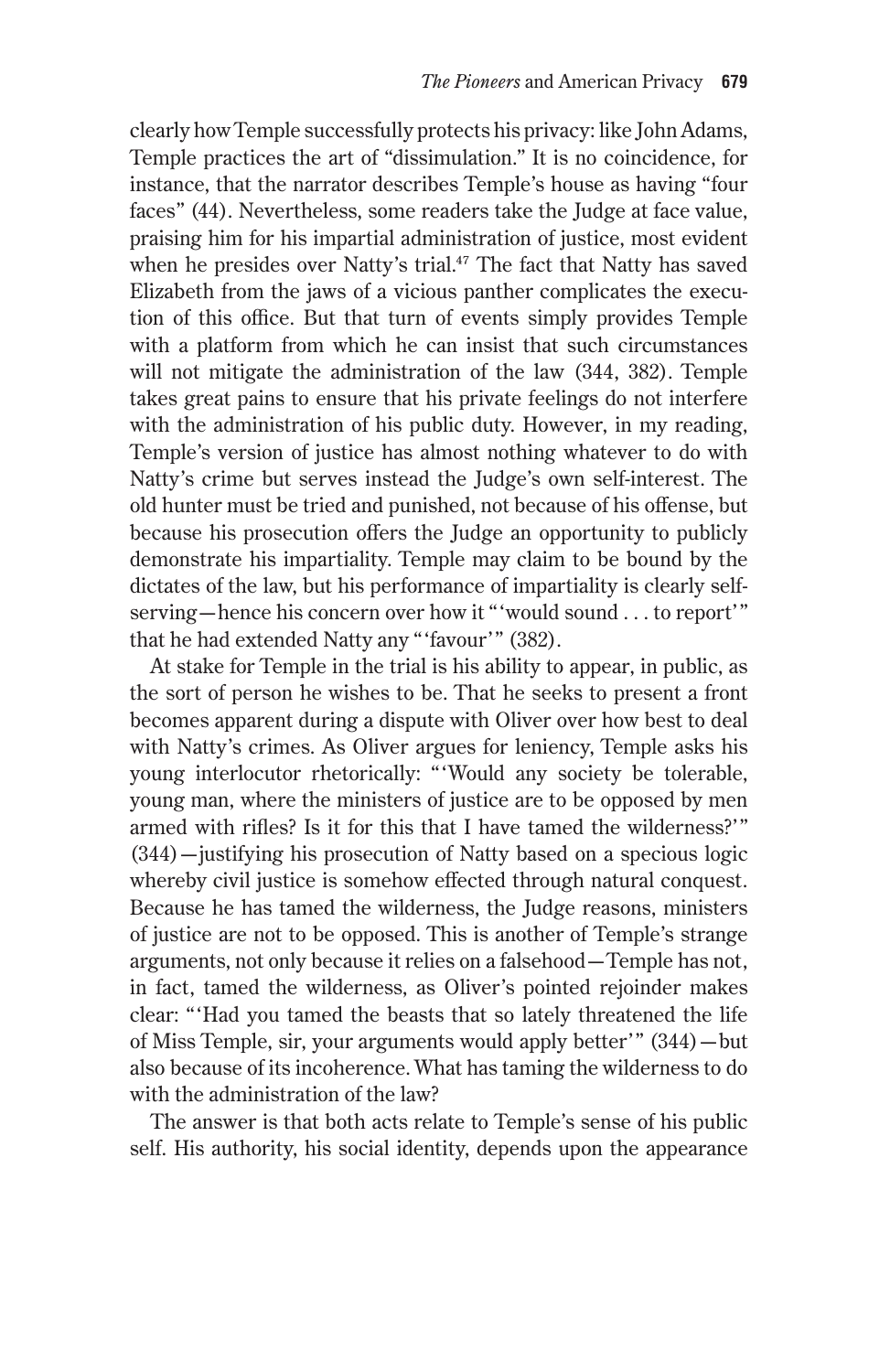of his having tamed the wilderness—as opposed to his having come into possession of the Templeton lands by questionable means—for the latter would erode his moral authority and consequently, in the eyes of the villagers, his ability to execute his public office. In fact, Temple's rhetorical question is as close as Natty ever gets to an answer to his own question, "why can't the law leave me to myself?" The law can't leave Natty to himself precisely because he refuses to be tamed. Therefore, in Temple's mind, Natty represents not so much a threat to social order and the administration of civil law as he poses a threat to the crucial appearance of conquest itself—the precondition, according to Temple's logic, for civilization. After all, as we have already seen, one of the obvious ironies in *The Pioneers* is that it's not men with guns, but men with badges, who need taming. Natty's famous opposition to civilization, then, does not so much conflict with Temple as serve Temple's interests.

While the dilemma for Judge Temple appears to be reconciling his sympathy for Natty with his role as judge, in actuality the dilemma is that his authority depends upon maintaining the appearance, if not the fact, of some measure of control over both man and wilderness. The Judge displaces his lack of control over his own enterprise—he watches helplessly during the pigeon shoot, gets caught up in the fishing expedition, and is easily manipulated by Hiram in his plea for a warrant to search Natty's hut—onto Natty, the only character in the novel with any self-control. This might explain why the particulars of Natty's case become incidental during his trial, secondary to the Judge's need to maintain his appearance of control and to demonstrate publicly his command over his private feelings.48 Lost in the confusion of the verdict—and the sensational events that follow—are the mitigating factors of Natty's situation: not his prior right to the land and its use nor even the service he has performed for Temple's daughter, but the facts of Doolittle's role in Natty's deer hunt and Natty's right to resist the invasion of his privacy. By making a spectacle of his own (private, inward) conflict between his sympathies and his (public, outward) civic duty as Judge, Temple obfuscates the more troubling issue Natty's persecution and prosecution raises: the paradoxical interestedness of Temple's impartiality.

Temple is thus like the person who gives up a secret to make a public show of his virtue and in so doing violates his own privacy. What this contradiction suggests is that he is not so much at odds with Natty, as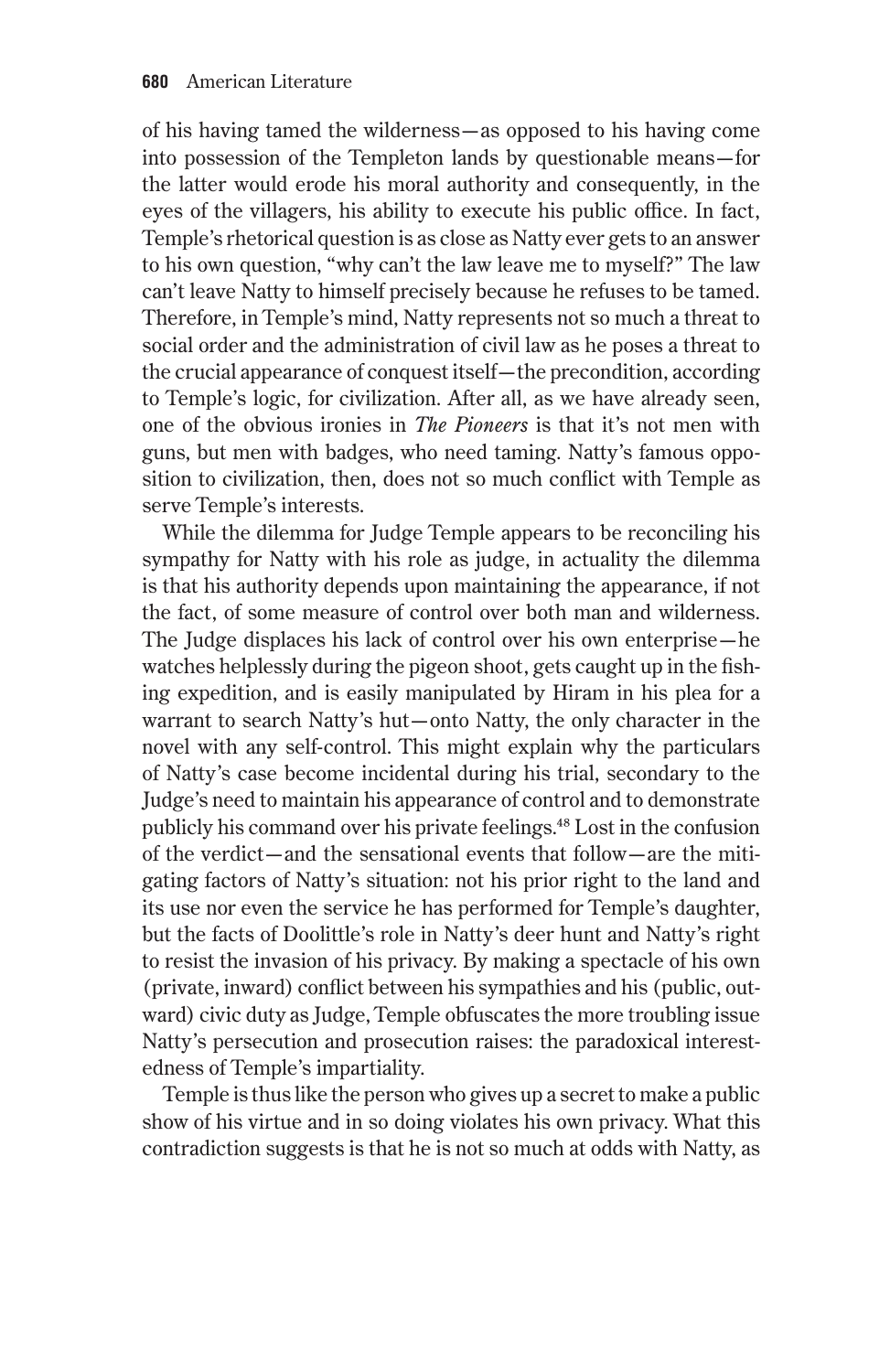a long tradition of criticism has held, as he is his verso. What Temple wants is to put his private feelings on public display—he wants to be watched. For Temple, disclosure functions as a form of concealment. For Natty, by contrast, concealment functions as a form of disclosure. He imagines his private dealings as an important public matter, and this gets him watched. The management of such paradoxes likewise shapes the history and development of American privacy, a concept stretched beyond its limits by the competing claims of threatened interiority and our cultural devotion to identity.

Oakland University

#### **Notes**

I am grateful to Christopher Hanlon and Susan E. Hawkins for helpful comments on earlier versions of this essay.

- 1 James Fenimore Cooper, *The Pioneers; or the Sources of the Susquehanna, A Descriptive Tale*, ed. James Franklin Beard (1823; reprint, Albany: State Univ. of New York Press, 1980), 336. Further references will be cited parenthetically in the text.
- 2 Randy and Sara Weaver, *The Federal Siege at Ruby Ridge* (Marion, Mont.: Ruby Ridge, 1998), 16. See also Jess Walter, *Every Knee Shall Bow: The Truth and Tragedy of Ruby Ridge and the Randy Weaver Family* (New York: Regan Books, 1995).
- 3 The Patriot Act and reports of wiretapping of U.S. citizens have heightened public concerns over federal invasions of privacy in recent years. Privacy has also been the subject of important recent studies of American literature. See Deborah Nelson, *Pursuing Privacy in Cold War America* (New York: Columbia Univ. Press, 2002); Michael Gilmore, *Surface and Depth: The Quest for Legibility in American Culture* (New York: Oxford Univ. Press, 2003); Milette Shamir, *Inexpressible Privacy: The Interior Life of Antebellum American Literature* (Philadelphia: Univ. of Pennsylvania Press, 2005); and Stacey Margolis, *The Public Life of Privacy in Nineteenth-Century American Culture* (Durham, N.C.: Duke Univ. Press, 2005).
- 4 Tex. Penal Code Ann. §21.06(a) (Vernon 2003).
- 5 See, respectively, Arthur S. Leonard, "*Lawrence v. Texas* and the New Law of Gay Rights," *Ohio Northern University Law Review*30, no. 2 (2004): 189– 210; Cass R. Sunstein, "What Did Lawrence Hold? Of Autonomy, Desuetude, Sexuality, and Marriage," *Supreme Court Review* (2003): 27–74; and Jamal Greene, "Beyond Lawrence: Metaprivacy and Punishment," *Yale Law Journal* 115 ( June 2006): 1862–928.
- 6 *Lawrence v. Texas*, 539 U.S. 558, 562 (2003).
- 7 Ibid., 578.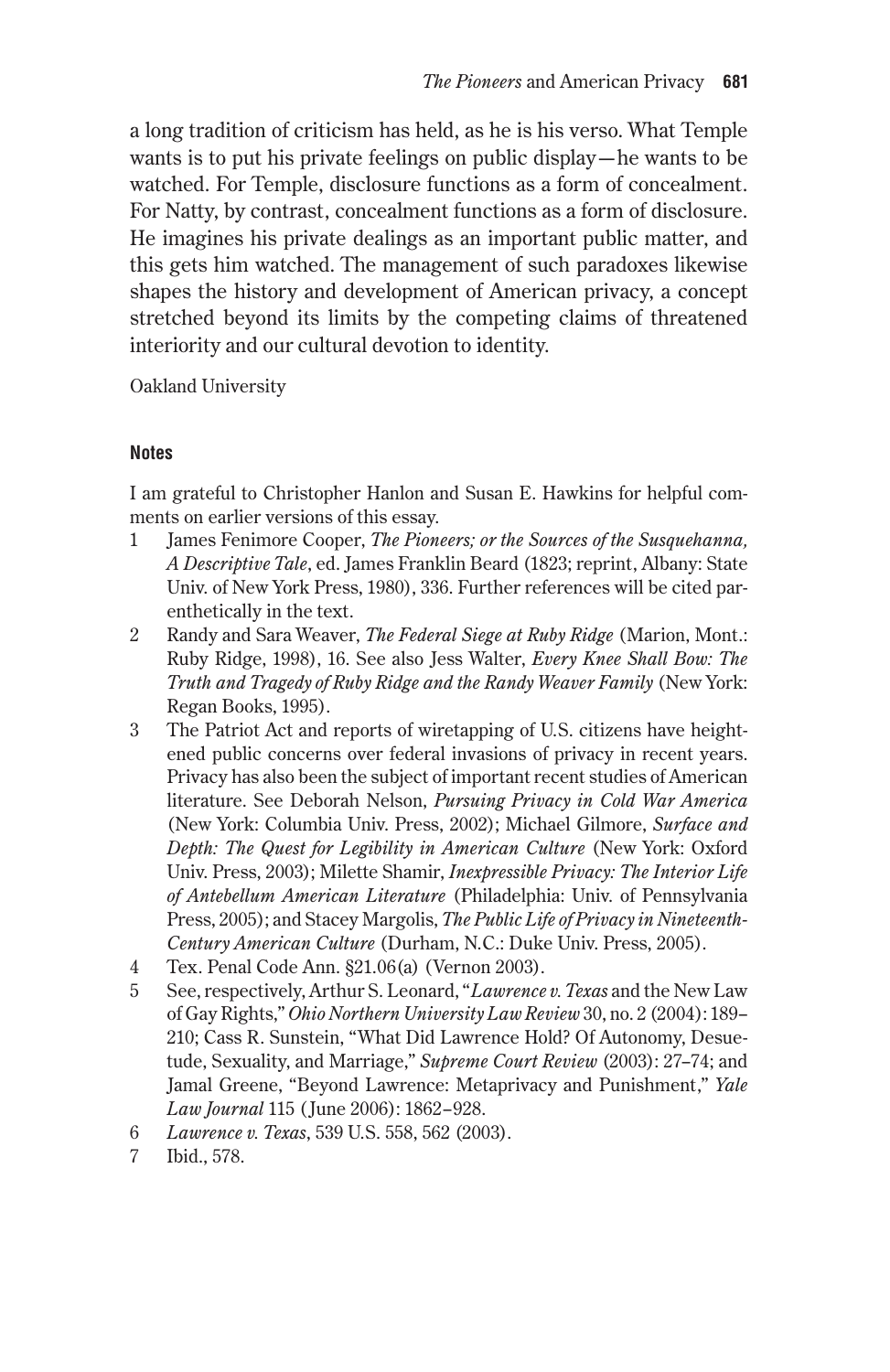- 8 Ibid., 567.
- 9 W. A. Parent argues against "mistaking . . . privacy for a part of liberty" in "Privacy, Morality, and the Law," Philosophy and Public Affairs 12 (autumn 1983): 273. See also Grant B. Mindle, "Liberalism, Privacy, and Autonomy," *Journal of Politics* 51 (August 1989): 575–98.
- 10 On domestic space as a model for individual privacy, see Shamir, *Inexpressible Privacy*, 5, 20–55.
- 11 James Allon Garland argues that *Lawrence* elevates sex from conduct to expression. See "Sex as a Form of Gender and Expression after *Lawrence v. Texas*," *Columbia Journal of Gender and Law* ( January 2006): 297–325.
- 12 Kennedy asserts that criminalizing the private conduct of the *Lawrence* petitioners "demean[s] their existence" (578). I agree with Greene that "[t]he crucial rhetorical move [in *Lawrence*] is the presumption that private sex acts are elemental to the status-definition of gays" ("Beyond Lawrence," 1873).
- 13 A U.S. district court subsequently dismissed the suit in April 2006. See *Cook v. Rumsfeld*, 429 F. Supp. 2d (D. Mass., 2006).
- 14 The privacy of heterosexuals is invaded, or so this argument goes, in situations where they might find themselves subjected to the gaze of homosexuals. Why such privacy is supposed to be preserved when both parties are presumed heterosexuals is more than a little perplexing. For a critique of this and other privacy rationales for DADT, see Aaron Belkin and Melissa Sheridan Embser-Herbert, "A Modest Proposal: Privacy as a Flawed Rationale for the Exclusion of Gays and Lesbians from the U.S. Military," *International Security* 27 (fall 2002): 178–97.
- 15 Kenji Yoshino notes that under DADT, "gays are effectively required to engage in a twenty-four-hour performance of heterosexuality" ("Assimilationist Bias in Equal Protection: The Visibility Presumption and the Case of 'Don't Ask, Don't Tell,'" *Yale Law Journal* 108 [December 1998]: 548).
- 16 "Policy Concerning Homosexuals in the Armed Forces," 10 USC 654  $(2004)$ , (a)  $(15)$ . One effect of the policy's confused logic is that enforced secrecy only fosters scrutiny. See Samuel A. Marcosson, "A Price Too High: Enforcing the Ban on Gays and Lesbians in the Military and the Inevitability of Intrusiveness," *UMKC Law Review* 64 (fall 1995): 59–98. Likewise, for Gilmore, the public-private distinction "incites the very demand for knowing . . . that it is supposed to guard against" (*Surface and Depth*, 87). Nelson argues that the Cold War's "governing paradox" is that "in the interests of preserving the space of privacy, privacy would have to be penetrated" (*Pursuing Privacy*, xiii). We will see this pattern in *The Pioneers*.
- 17 The recent scandal involving Senator Larry Craig of Idaho nicely illustrates the point. Refuting charges that he solicited sex from a male officer in an airport restroom, Craig publicly proclaimed, "I am not gay; I never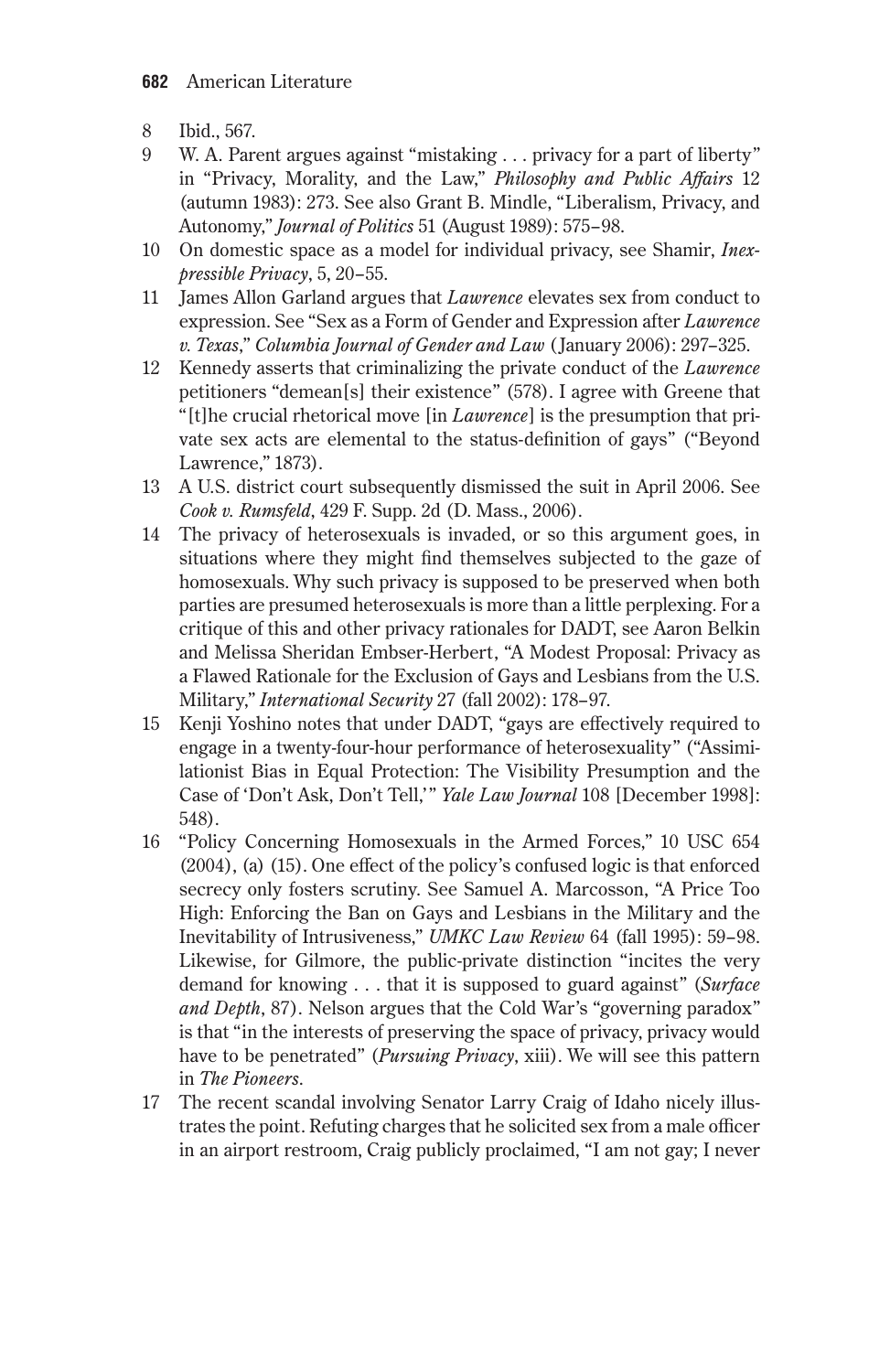have been gay" (Patti Murphy and David Stout, "Idaho Senator Says He Regrets Guilty Plea in Restroom Incident," *New York Times*, 29 August 2007, A19). But the question of whether Senator Craig claims for himself a homosexual identity is quite distinct from whether he tried to engage in sexual conduct with another man.

- 18 Much dispute over DADT centers on whether the policy is conduct based or status based. I am arguing that *Lawrence* largely collapses that distinction. See also Pamela Glazner, "Constitutional Law Doctrine Meets Reality: Don't Ask Don't Tell in Light of *Lawrence v. Texas*," *Santa Clara Law Review* 46 (2006): 635–75.
- 19 See Nelson, *Pursuing Privacy*, 1–27; Gilmore, *Surface and Depth*, 80; Shamir, *Inexpressible Privacy*, 2, 147–74; Margolis, *Public Life of Privacy*, 3– 6; and Brook Thomas, *American Literary Realism and the Failed Promise of Contract* (Berkeley and Los Angeles: Univ. of California Press, 1997), 53–87.
- 20 Noah Webster, *An American Dictionary of the English Language* (New York: S. Converse, 1828), 361.
- 21 *Observer*, 28 May 1809, 109.
- 22 *Juvenile Port-Folio*, 4 March 1815, 34.
- 23 John Adams, diary entry, 20 August 1770, *Diary and Autobiography of John*  Adams, 4 vols., ed. L. H. Butterfield (Cambridge: Belknap Press of Harvard Univ. Press, 1961), 1:363; quoted in David H. Flaherty, *Privacy in Colonial New England* (Charlottesville: Univ. Press of Virginia, 1972), 5.
- 24 In an 1831 case, a Pennsylvania court ruled that "no man has a right  $\dots$  to pry into your secrecy of your own house" ("The Offence of Eaves-dropping," *United States Intelligencer and Review* [June 1831]: 203). For a review of other early privacy cases, see James A. Garfield, "The Right to Privacy in Nineteenth-Century America," *Harvard Law Review* 94 (1981): 1892–910.
- 25 James Fenimore Cooper, *The American Democrat* (New York: Penguin, 1989), 208.
- 26 Louis Brandeis and Samuel Warren, "The Right to Privacy," *Harvard Law Review* 4 (15 December 1890): 195.
- 27 Ibid., 196, 196, 197.
- 28 The most important statement on tort privacy, after Warren and Brandeis, is William L. Prosser, "Privacy," *California Law Review* (August 1960): 383–423. On tort vs. constitutional privacy, see David W. Leebron, "The Right to Privacy's Place in the Intellectual History of Tort Law," *Case Western Reserve Law Review* 41 (1991): 769–809.
- 29 *Olmstead v. United States*, 277 U.S. 438, 478 (1927).
- 30 Ibid., 478.
- 31 *Griswold v. Connecticut*, 381 U.S. 479, 486, 483 (1965). On the political right in particular, the very notion of a constitutional right to privacy—owing to its association with *Roe v. Wade*—remains controversial.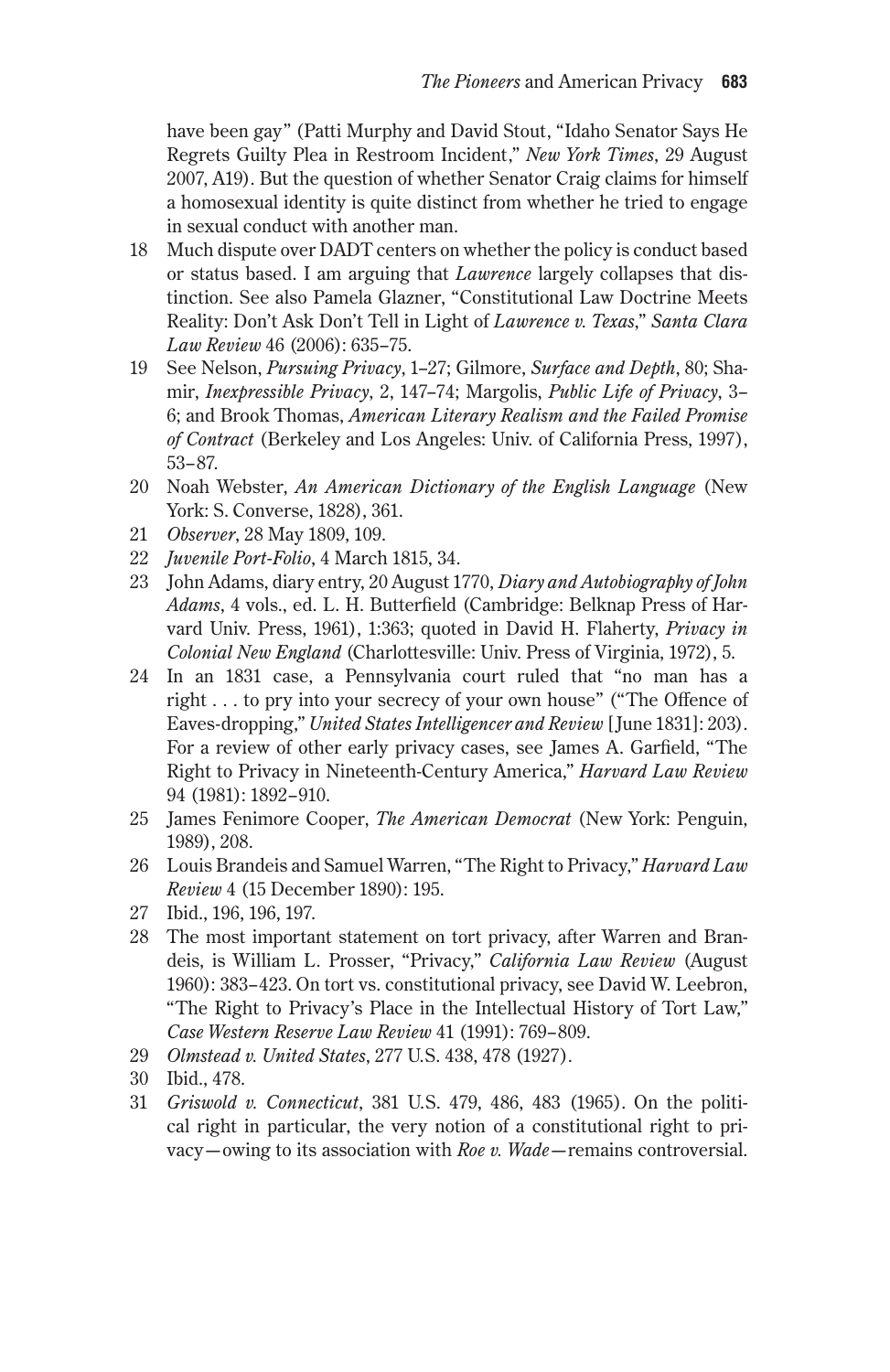Robert H. Bork's criticisms of *Griswold*, for instance, played a major role in derailing his nomination to the Supreme Court in 1987.

- 32 Michael Sandel, *Democracy's Discontent* (Cambridge: Belknap Press of Harvard Univ. Press, 1996), 96.
- 33 Nelson, *Pursuing Privacy*, 20.
- 34 *Eisenstadt v. Baird*, 405 U.S. 438 (1972); *Roe v. Wade*, 410 U.S. 113 (1973); *Planned Parenthood of Southeastern Pennsylvania v. Casey*, 505 U.S. 833, 851 (1992).
- 35 After *Olmstead*, Nelson notes, "[p]rivacy . . . became a right of the personality to set the terms of its own disclosure" (8).
- 36 Laurence Tribe, *American Constitutional Law* (Mineola, N.Y.: Foundation Press, 1978), 887–88.
- 37 Richard Posner, "The Right to Privacy," *Georgia Law Review* 12 (1978): 400.
- 38 John P. McWilliams and Kay Seymour House mention Natty's "right to privacy" offhandedly. See McWilliams, "Introduction," Law and Ameri*can Literature: A Collection of Essays*, ed. Carl S. Smith, John P. McWilliams Jr., and Maxwell Bloomfield (New York: Knopf, 1983), 63–64; and House, *Cooper's Americans* (Columbus: Ohio State Univ. Press, 1966), 271 n. 6. However, readers have had much more interest in property. See Brook Thomas, *Cross-Examinations of Law and Literature* (New York: Cambridge Univ. Press, 1987): 21–44; Eric Cheyfitz, "Savage Law: The Plot against American Indians in *Johnson and Graham's Lesse v. M'Intosh* and *The Pioneers*," in *Cultures of United States Imperialism*, ed. Amy Kaplan and Donald E. Pease (Durham, N.C.: Duke Univ. Press, 1993), 109–28; Susan Scheckel, "In the Land of His Fathers: Cooper, Land Rights, and the Legitimation of National Identity," in *James Fenimore Cooper: New Literary and Historical Contexts*, ed. W. M. Verhoeven (Amsterdam: Rodopi, 1993), 125–50; Richard Godden, "Pioneer Properties, or 'What's in a Hut?'" in *James Fenimore Cooper: New Critical Essays*, ed. Robert Clark (New York: Vision Press, 1985), 121–43; Nan Goodman, *Shifting the Blame: Literature, Law, and the Theory of Accidents in Nineteenth-Century America* (New York: Routledge, 2000), 15–34; and Janet E. Dean, "The Marriage Plot and National Myth in *The Pioneers*," *Arizona Quarterly* 52 (winter 1996): 1–29. For a notable alternative to this focus, see Charles Swann's excellent "Guns Mean Democracy: *The Pioneers* and the Game Laws," in *James Fenimore Cooper: New Critical Essays*, ed. Robert Clark (New York: Vision Press, 1985), 96–119.
- 39 See, for example, Godden, "Pioneer Properties," and James D. Wallace, who views secrecy in the novel as an element of Cooper's interest in "the problem of misreading" (*Early Cooper and His Audience* [New York: Columbia Univ. Press, 1986], 151).
- 40 Prosser defines tort privacy as a "complex" of four distinct kinds of interest. The third of these involves "[p]ublicity which places the plaintiff in a false light in the public eye" ("Privacy," 389).